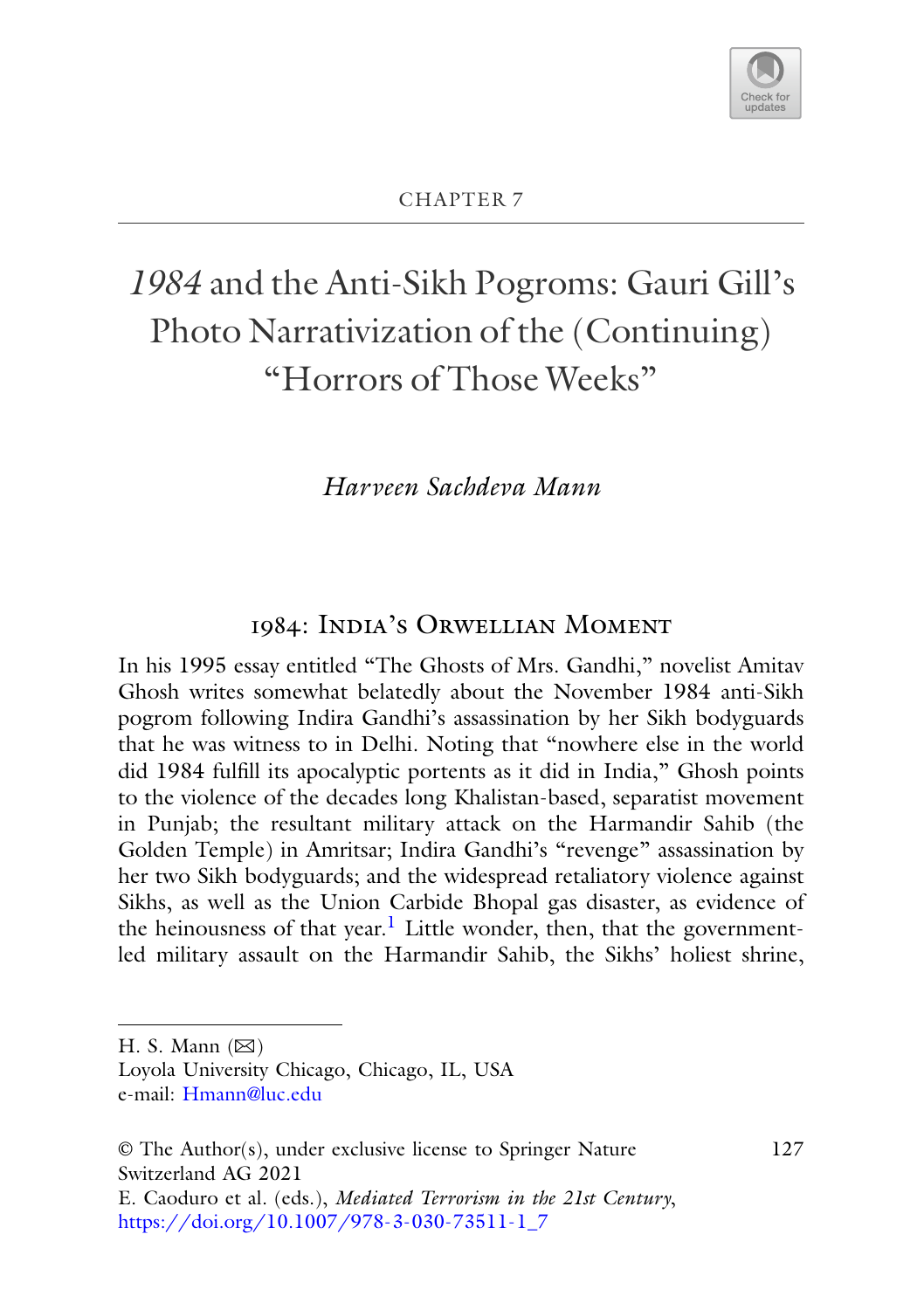in June 1984, codenamed Operation Blue Star, has been described as the third Sikh ghallughara (or holocaust) by some commentators, when more than 5,000 Sikhs, both Khalistani militants and innocent civilian pilgrims, were killed.<sup>2</sup> More recently, the November 1984 pogrom, when over 15,000 Sikhs were systematically murdered, has been dubbed the Sikhs' "Kristallnacht" by Parvinder Singh of the UK-based National Union of Journalists' 1984 Truth and Justice Campaign, among others.<sup>3</sup> So much so that in 2013, in the face of the contemporary continuing "conspiracy of silence<sup>"4</sup> among creative writers, political commentators, and the general citizenry alike, regarding the Sikh extrajudicial killings,<sup>5</sup> photographer Gauri Gill revived the metaphor of Orwell's 1984 to underscore yet again the lingering trauma among the Sikh community. Faced as they were and still are—with the perennial disavowal of complicity in the massacres by the Central Government, the victim-survivors of the Sikh ghallughara have lived for decades with the forever-receding hope of commensurate iustice for their families. $<sup>6</sup>$ </sup>

To assess what she describes as the "ongoing impact of the 1984 anti-Sikh pogrom in New Delhi" and to "trigger a conversation" to offset the enduring silence around the events, Gill in 2013–2014, 2017, and 2019 published her photo-narrative "notebook" simply entitled *1984* with Kafila, a collaborative team blog of "radical political and media critique."<sup>7</sup> Like Amitav Ghosh, Gill too, in her epilogic frame essay entitled "Jis tann lage soee jane" ("Only she whose body is hurt, knows"), likens the deeply dystopian politics of India in 1984 to its Orwellian counterpart. Commenting on the relative limitations of public and digital media in the year 1984, Gill links the reality of thousands of "missing stories" and "absent justice" to the lack of "24-hour television channels, [the]internet [and] social media," with "only eyewitness accounts, notes and sparse photographs" to fill in the lacunae. But even here dangers abounded for, as in Orwell's totalitarian state, photographers who documented the actual massacre and its aftermath that fateful November were "terrified that their photographs would be made to disappear" from photo-labs by the "all-powerful State, which was itself implicated" in the pogroms, $\frac{8}{3}$ just as witnesses were silenced through threats or hush money. And as Gill notes chillingly, "Images did disappear—and have never since been located. Those that survived may now be used as evidence; or to relive the emotion. At a street exhibition of photographs organized in 2012 by the activist H.S. Phoolka, many of the visitors were weeping involuntarily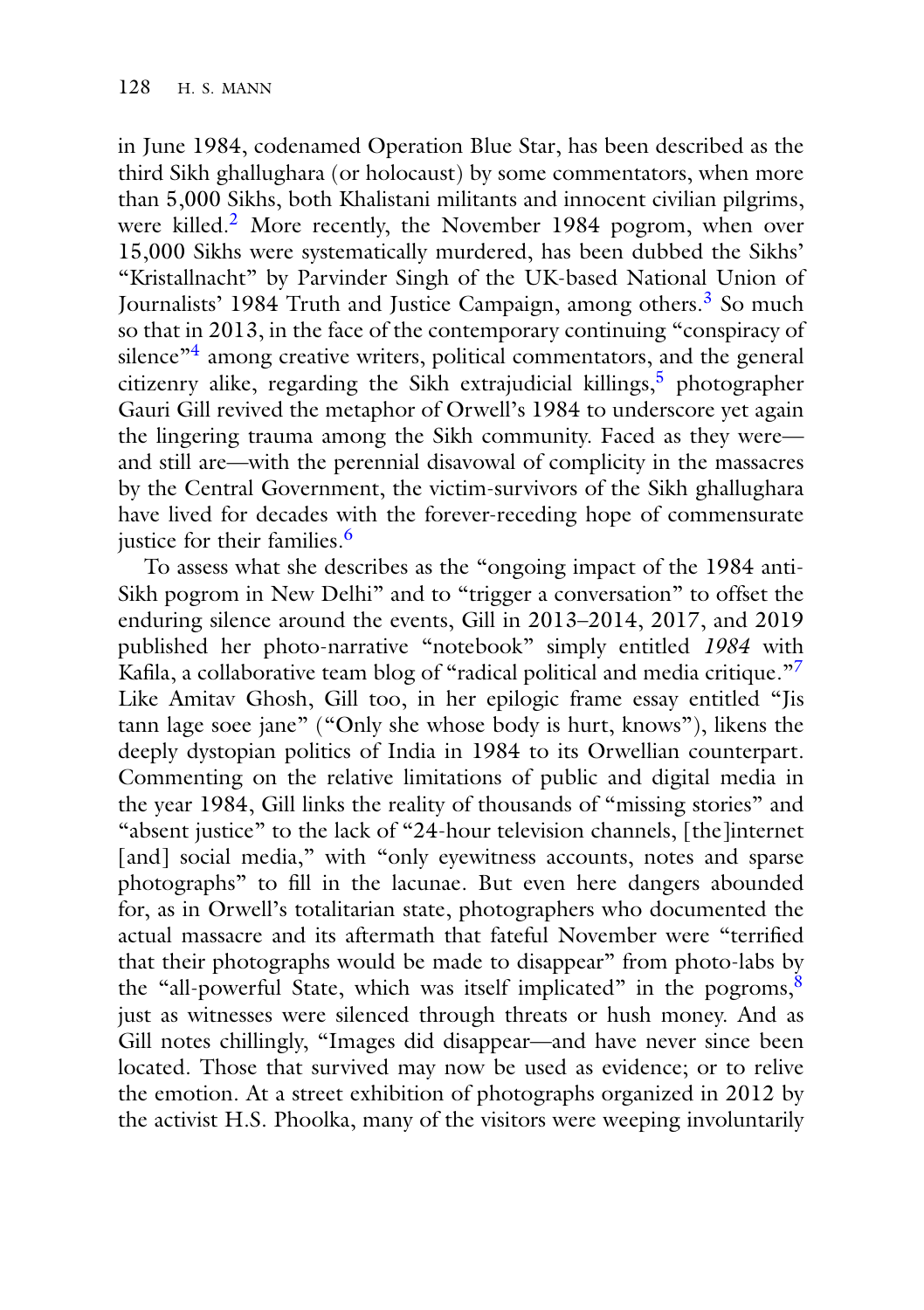even as they used their cell phone cameras to re-photograph the images on display."9

A teenager herself in 1984, and born into a Sikh family, Gill, now a prominent Delhi-based photographer, underscores the necessity of resistance against the continued suppression and silencing of the narrative of anti-Sikh atrocities, $10$  for she believes deeply that "it is also for those of us who were not direct victims to try and articulate the history of our city, and, beyond that even of our universe." $^{11}$  All this because, as she cautions, "[a] world without individual stories, accounts, interpretations, opinions, secrets and photographs is indeed 1984 in the Orwellian sense.<sup>"12</sup>

In this context, it is imperative to note that the Indira Gandhi and Rajiv Gandhi-led Congress Party of the 1980s and the contemporary Bhartiya Janata Party (BJP) led by Prime Minister Narendra Modi enact what Achille Mbembe dubs a postcolonial "master fiction," which creates its own world of "truth" and "authentic" meaning against which all other forms of social meaning are judged, surveilled, and curtailed as well as punished. Thus, the locus of terror shifts to the postcolonial Indian state, which becomes the apparatus of trauma and violence against minorities, chief among them Sikhs and Muslims. Nationalist politics and religion collude, as terror is mediated by the official press and Hindu supremacist new media outlets, while constitutional democracy, federalism, the larger independent and liberal media, civil society organizations, and even the Indian Parliament are undermined and eroded.<sup>13</sup>

## "We Will Keep Fighting, Our Children Will Fight Our Battle. We'll Never Forget": Gauri Gill's <sup>1984</sup>

"We will keep fighting, our children will fight our battle. We'll never forget." These words by one of the survivors of the pogroms living in Delhi's "Widow Colonies" serve as the prefatory quote on the handwritten cover page drawn from the accompanying reporter's notebook in 2009, of the 2014, not un-coincidentally 84-page long iteration of Gill's 1984 "notebook," expanded in each subsequent version.<sup>14</sup> Described as a "documentary text-photographic project" by Kafila, Gill's work is one of those exceptional and rare attempts<sup>15</sup> to re-present and re-memorialize the "memories of that dark time" and the festering wound of the tragic inheritance of the anti-Sikh atrocities of 1984 thirty years—and now in 2021, thirty seven years—on.<sup>16</sup> It is in this context of relative silence, both political and artistic, of national amnesia, and of justice denied,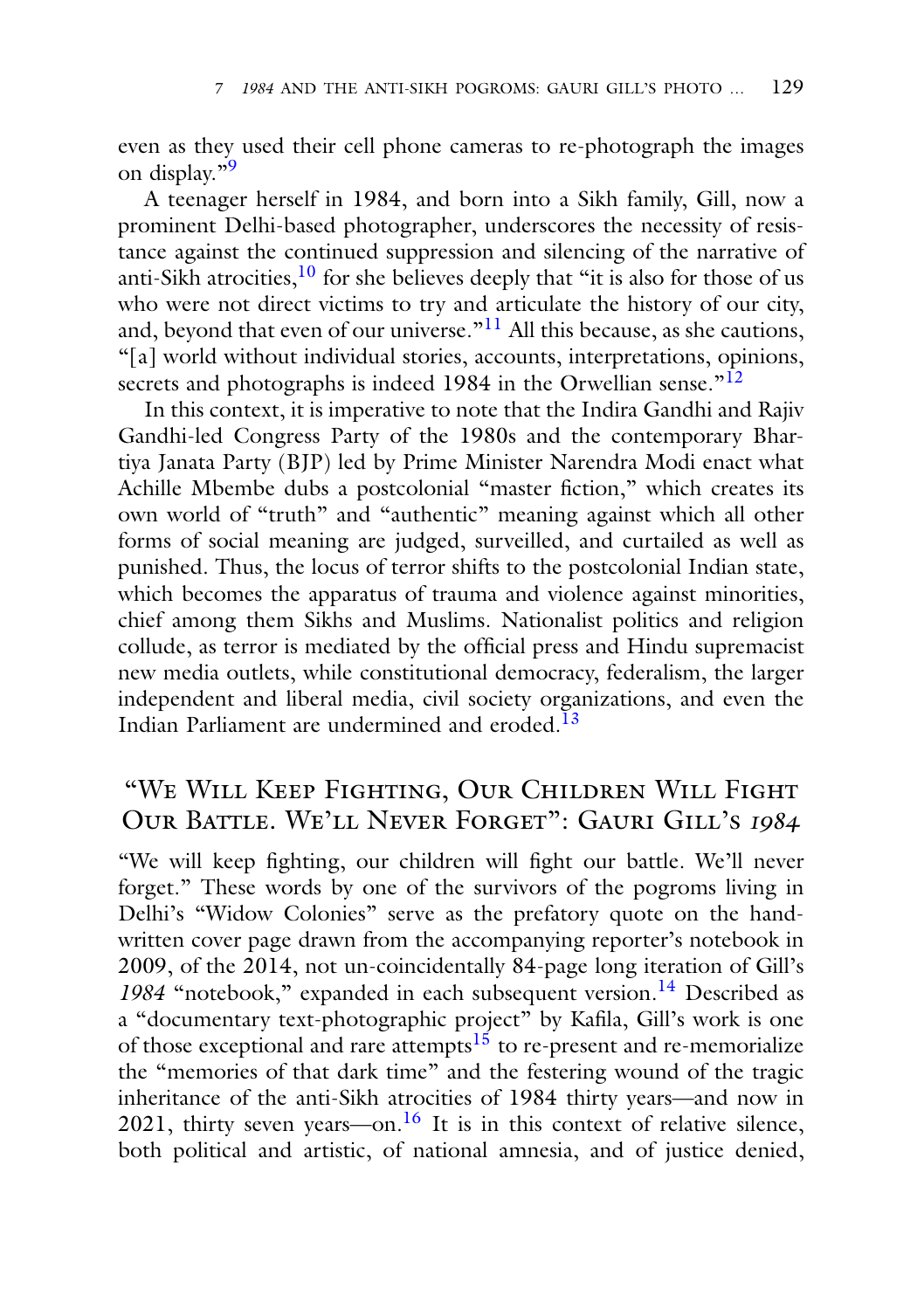Printer Alrak-32  $_{\rm g}$ auri gill $1984$ Partition, capital 27 food no water 4 etidee works in a factory electricite good run it wenter Rappers in and destines pool people - carvis + lating mat justice Parlianent Potek  $200511$ August promises is compensation implayment, ranging Rey're living happeles what good are we ne won't get justice<br>Mody else well we will neep fighting<br>and children will fight out sattle we'll rever project well reveal get work Rajiv Gaadhe Lad Noven as to locks, so he was soo what goes a round, emper read not my instruct, every one alge's while

Fig. 7.1 "We will keep fighting, our children will fight our battle. We'll never forget," Gauri Gill, *1984* (Photograph/digital image copyright Gauri Gill, 2019. Courtesy of Gauri Gill, [http://gaurigill.com/works.html\)](http://gaurigill.com/works.html)

that I examine Gill's work as the ethical counter to "the impossibility of the comprehension of the violence and the terrors of reliving it" which the artist rues.<sup>17</sup> Bringing her work into conversation with Veena Das' anthropological theorization of the "ordinary"/"everyday," Marianne Hirsch's postulation of the legacy of "postmemory" as a vehicle of "repair and redress," and Ariella Azoulay's proposition of spectatorship as "civic duty," I read Gill's photo notebook as such a civic discourse, at once an aesthetic as also profoundly political<sup>18</sup> as well as public act<sup>19</sup> that bears continuing witness for the silenced Sikh citizenry of 1984 (Fig. 7.1).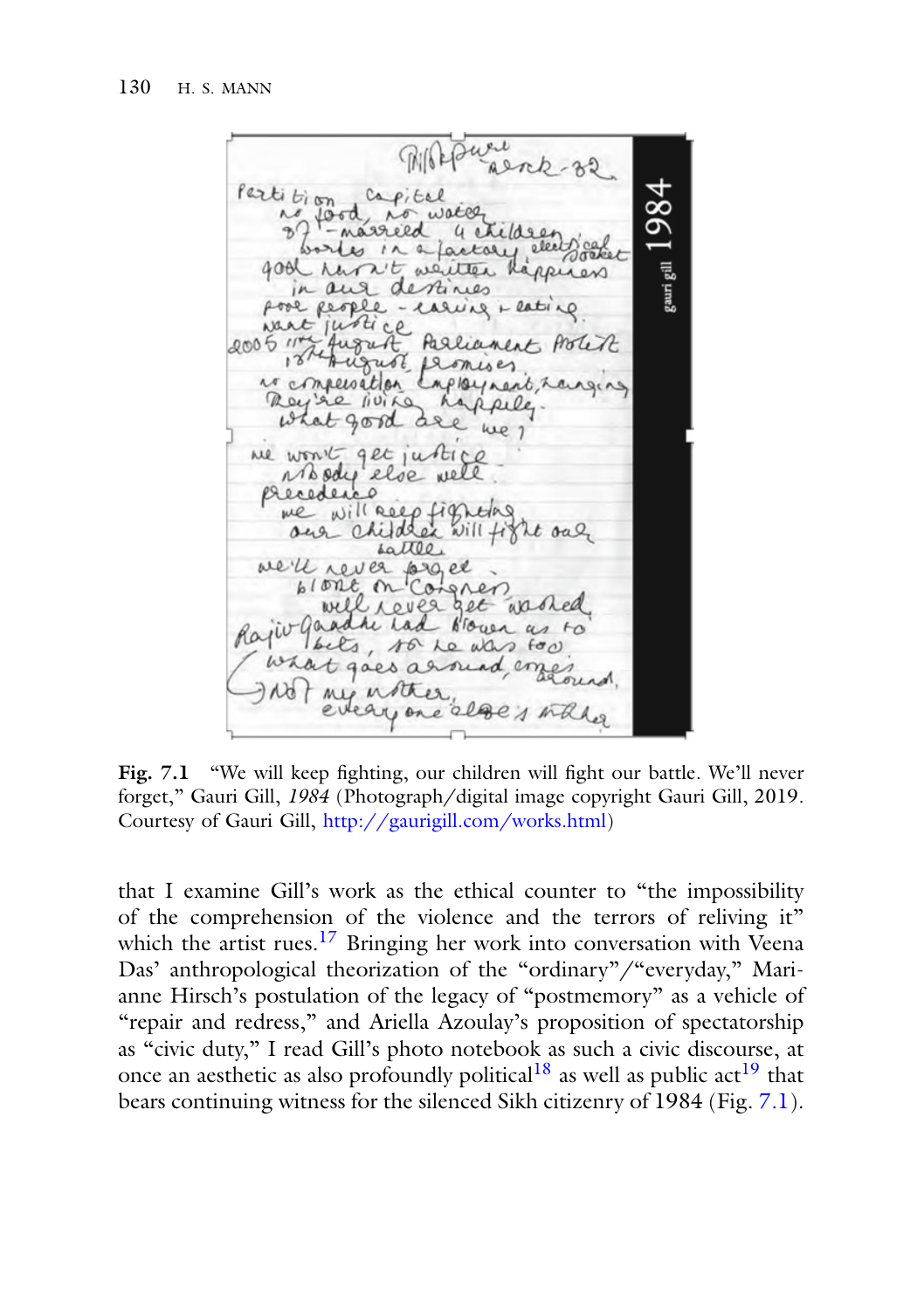## Trauma: The "Grammar of the Ordinary," POSTMEMORY, AND PUBLIC CULTURE

In her 2007 text entitled *Life and Words: Violence and the Descent into the Ordinary*," ethnographer-anthropologist Veena Das plumbs the farreaching effects of the brutality of both the Indian Partition of 1947 and the anti-Sikh pogroms of 1984, as each of these two defining events in modern Indian history inserts itself forcibly and interminably "into everyday life…and…into the recesses of the ordinary.<sup>"20</sup> Combining meticulous fieldwork, the "words" of her interlocutors and informants, the urban Punjabi refugees of 1947 and the survivors of the Sikh massacres of 1984, respectively, with her critical acumen, and drawing on the philosophers Ludwig Wittgenstein and Stanley Cavell in particular, Das diverges from more extensive anthropological inquiry. Instead, she asks the simple and focused but monumental question: "What is it to pick up the pieces to live in this very place of devastation," to live an "everyday life" in the wake of cataclysmic events such as Partition and 1984 Punjab? $^{21}$ 

Das rues in particular what she dubs "the failure of the grammar of the ordinary" in portrayals not of the actual "eventful" horror of 1984, but of "what happens to the subject and world when the memory of such events is folded into ongoing relations." And she advocates the fashioning of a "shared language," one without "secure [foundational] conventions," out of "such fragile and intimate moments."22 It is such a "grammar" and "language," Das avers, that will enable the traumatized victims/survivors of Punjab 1984 to "hold hope for each other" in their "ordinary lives," existence that evidences "not some kind of ascent into the transcendent but a descent into everyday life."<sup>23</sup>

Elsewhere, Marianne Hirsch, a prominent Comparatist and leading scholar of memory studies and photography, writes about the concept of postmemory $^{24}$  in what is perhaps the ultimate holocaust of the twentieth century, that of Hitler's Nazi-era Europe. Focusing specifically on the function of narrative, including visual cultural reconstructions of these traumatic events, she uses the term "postmemory" to define the relationship that the "generation after" bears to the personal, collective, and cultural trauma of those who came before and to experiences they "remember" only by means of the "stories, images, and behaviors among which they grew up." But these memories, Hirsch continues, "were transmitted to them so deeply and affectively so as to seem to constitute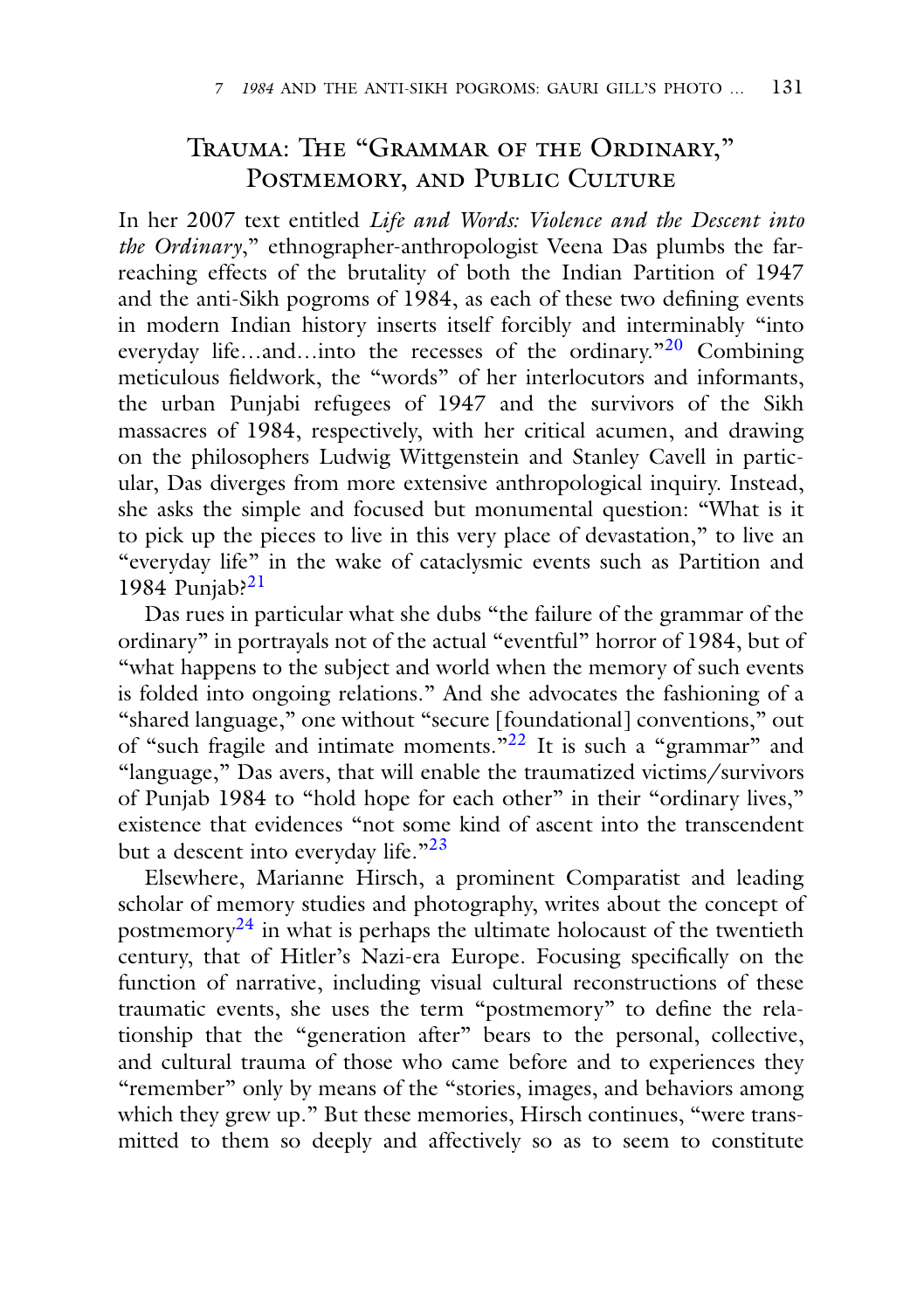memories in their own right." Thus, postmemory<sup>25</sup> is, according to her, a "structure of inter- and transgenerational return of traumatic knowledge and embodied experience…a consequence of traumatic recall…but at a generational remove."<sup>26</sup>

Even as she admits the challenges of representing horrors that "exceed comprehension," Hirsch considers the transmission of postmemory through visual media as an "activist and interventionist" cultural and political mode of transmission that offers a "form of repair and redress" as it "look[s] back at the past in order to move forward toward the future. $127$  Writing about the invaluable role of photography, in particular, in the transmission of postmemory, Hirsch notes that "[m]ore than oral or written narratives, photographic images … enable us, in the present, not only to see and to touch [the] past, but also to try to reanimate it….[P]hotographs…diminish distance, bridge separation, and facilitate identification and affiliation."<sup>28</sup>

Mediating in a sense between Das and Hirsch, visual theorist Ariella Azoulay evinces a deep interest in visual media generally and photography specifically, as Hirsch does. At the same time, she combines her interest in photography as both aesthetical and political art to focus, in Das-ian fashion, on the "political use of photography." The latter, she holds, is undergirded by the "civic duty" of spectators toward the photographed persons, those "dispossessed citizens who, in turn, enable the rethinking of the concept and practice of citizenship." $29$  Writing in the context of the Israeli Defense Force's victimization of Palestinians during the Second Intifada of 2000–2005, and deeply indebted to German philosopher Walter Benjamin, Azoulay triangulates the relationship between the camera and photographer, the photographed, and the spectator, to argue for the responsibility of the viewers to bear witness through the photographs to both catastrophe and the quotidian, to macrocosmic events as well as the microcosmic lives of marginalized people. It is thus, Azoulay holds, that spectators can engage ethically with the oppressed and restore a measure of citizenship to them, much as Das would advocate.

# THE CIVIL CONTRACT of the Photographer and Her Subjects

Documenting the traumatic legacy of '84 as it inserts itself into the "ordinary life" of the survivors in the Delhi slums where the worst violence took place during those fateful November days, tracing its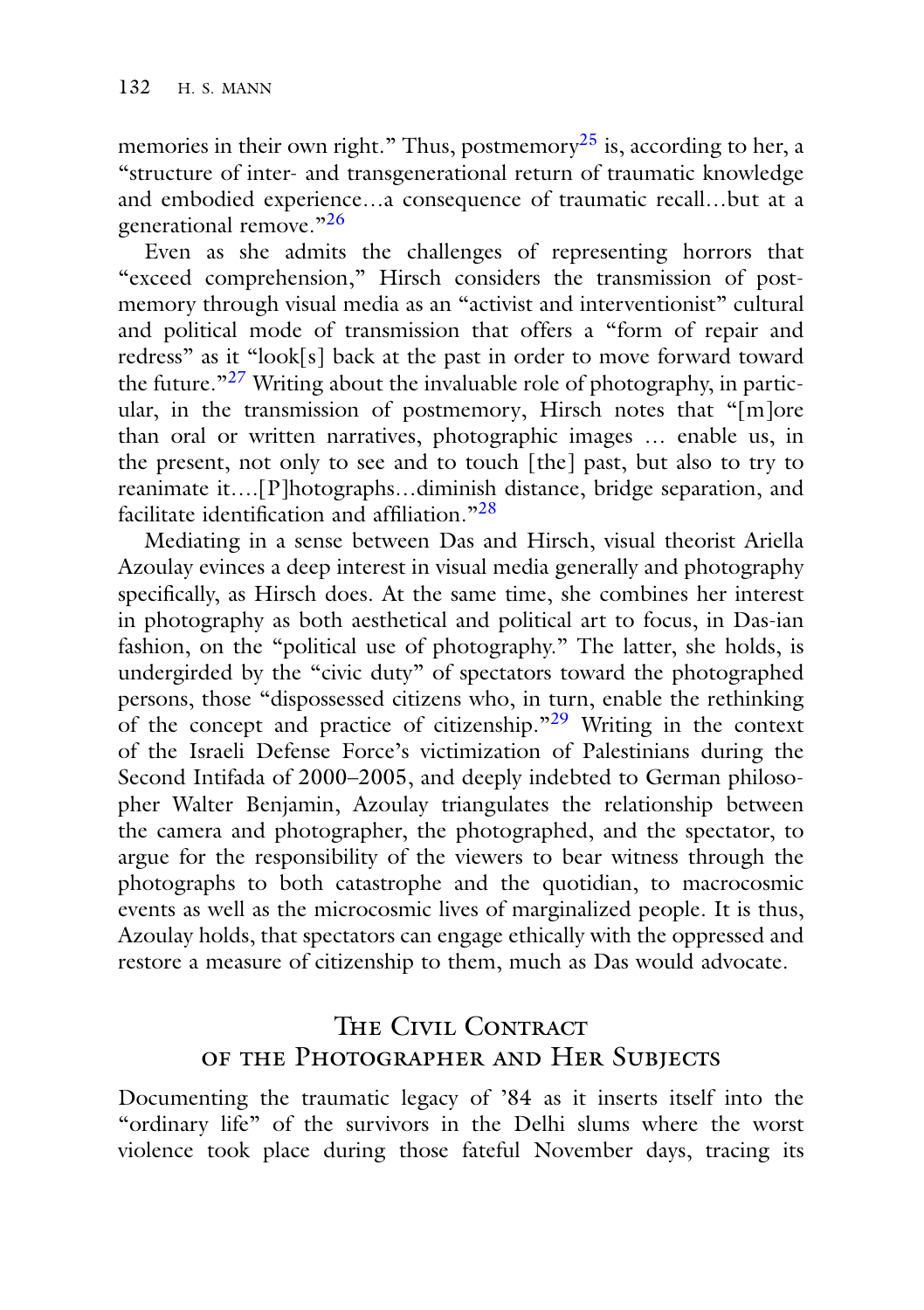"postmemorial" after-life as it were, Gill fulfills to the utmost the "civil contract" between her camera and photographer-self, the photographed subjects, and her audience/viewers. Thus it is that her images perform in understated but powerful, affective narratives the cultural work of re-membering, of establishing the "connection between familial and affiliative postmemory," between the victims' private and the Sikhs' (though not, unfortunately, the entire nation's) public archives to "reembody and to reindividualize [that] cultural/archival memory" that Hirsch theorizes.30

The 1984 "Notebooks," as Gill dubs them, include a series of photographs taken in 2005 and 2009 for *Tehelka* and *Outlook* magazines (as well as in 2014 and most recently in 2019 expressly for the Notebooks), in 2005 after the release of the controversial Nanavati Commission Report, which acquitted or otherwise exonerated key politicians and officials of the '84 massacre, and in 2009 to mark the 25th anniversary of the pogrom. But in 2013 and later, Gill also invited a host of other artists, among them writers, journalists, poets, painters, filmmakers, and artists, to provide comments and drawings to accompany her portraits and original captions, thus updating her texts, originally published in mainstream Indian political magazines, in multiple ways, generically, textually, and in terms of media and audience.

In contrast to contemporaneous photographs and video clips of the genocide as it took place, comes Gill's subsequent set of 45 haunting, black-and-white still images of survivors from the resettlement colonies of Trilokpuri, Tilak Vihar and Garhi in Delhi as well as of rallies to protest the Nanavati Commission Report. The accompanying drawings and texts, ranging from brief descriptive headers by the magazine editors to poetic, meditative, sometimes searing observations and essays by writer Arundhati Roy, novelist Jaspreet Singh, film director Anusha Rizvi, and lawyer and legal activist Lawrence Liang, among many others, remark upon the event and its aftermath, affectively, tellingly, and collaboratively but also contrastively in a multitude of genres.<sup>31</sup> As art critic and curator Deeksha Nath notes astutely, whereas the non-photographic texts contain "stories of horrific murder and of official apathy and injustice," Gill's photographs "seem almost romantic in comparison." Presenting "personal portraits" of their subjects in which there is "no violence on view," the photos contrast dichotomously with the written narratives and drawings to "magnify[y] the tragedy: for survivors, life carries on and their wounds are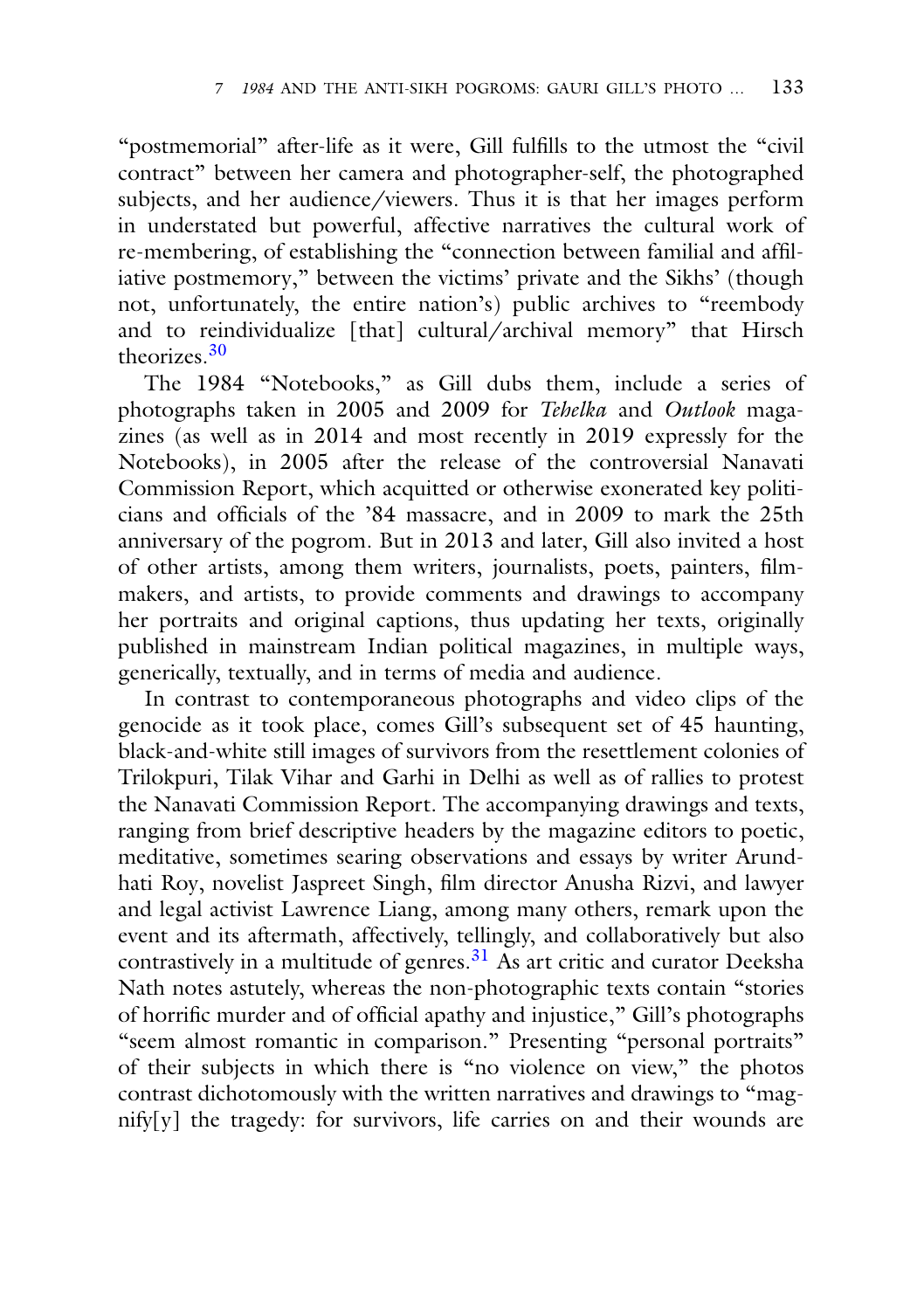often not visually present," mimicking here the Das-ian "everyday," the heart-rending "ordinary" that follows deep trauma and devastation.<sup>32</sup>

# "Missing Stories," "Absent Justice"

The 45 photographs collated in Gill's *1984* are clustered around the following four dates: August 2005, October 2009, September 2014, and August 2019, with the majority of them taken in 2005 and 2009. But the photographic texts are arranged non-chronologically, as if to signal the breakdown of clock time and quotidian order for the survivors, their lives forever fragmented, shattered, scattered, thereby underlining the deep and lingering trauma of this particular holocaust. Tellingly, one of the earlier iterations of the "Notebooks" opened in exhibition under the title "The 1984 Anti-Sikh Pogroms Remembered" in October 2014 at the Weiner Library for the Study of the Holocaust and Genocide, in London. Dubbing the events in November 1984 "genocidal pogroms against the Sikh people in India," the Weiner website notes that "[t]hirty years on .... the silence is slowly breaking. Not just about the damage caused to the justice system, memory and language in India, but also about the individual and collective trauma that exists within Sikh communities across the world. $33$ 

But even as Gill's photos can be read as testaments to the lingering horror of the '84 Sikh pogroms, paradoxically, the images in their quietude also underline the necessity and return of what Das terms "the everyday," "the ongoing," the "ordinary," as the survivors "pick up the pieces and live in this very place of devastation."<sup>34</sup> It is particularly in the images of women and girl children that we see the "gender-determined division of the work of mourning the results of violence," as Das puts it, as they attend fatefully to "the details of everyday life…that allow life to knit itself back into some viable rhythm"<sup>35</sup> (Fig. 7.2).

The second of the October 2009 photographs in the series, the frame above—if it is regarded devoid of context—appears to be about Punjabi domesticity, lower-middle class existence, and the gendering of "home." The intimate visual text of a young woman picking out vegetables from a vendor's cart draws the spectator into the imagined, mundane life of the woman, as if through the darkened doorway. But the print narrative, both the frame reference of *1984* and Gill's caption as well as brief accompanying essay, disturbs us as it is meant to do, and challenges us to link this "local," "everyday" story of "the ordinary" to national history,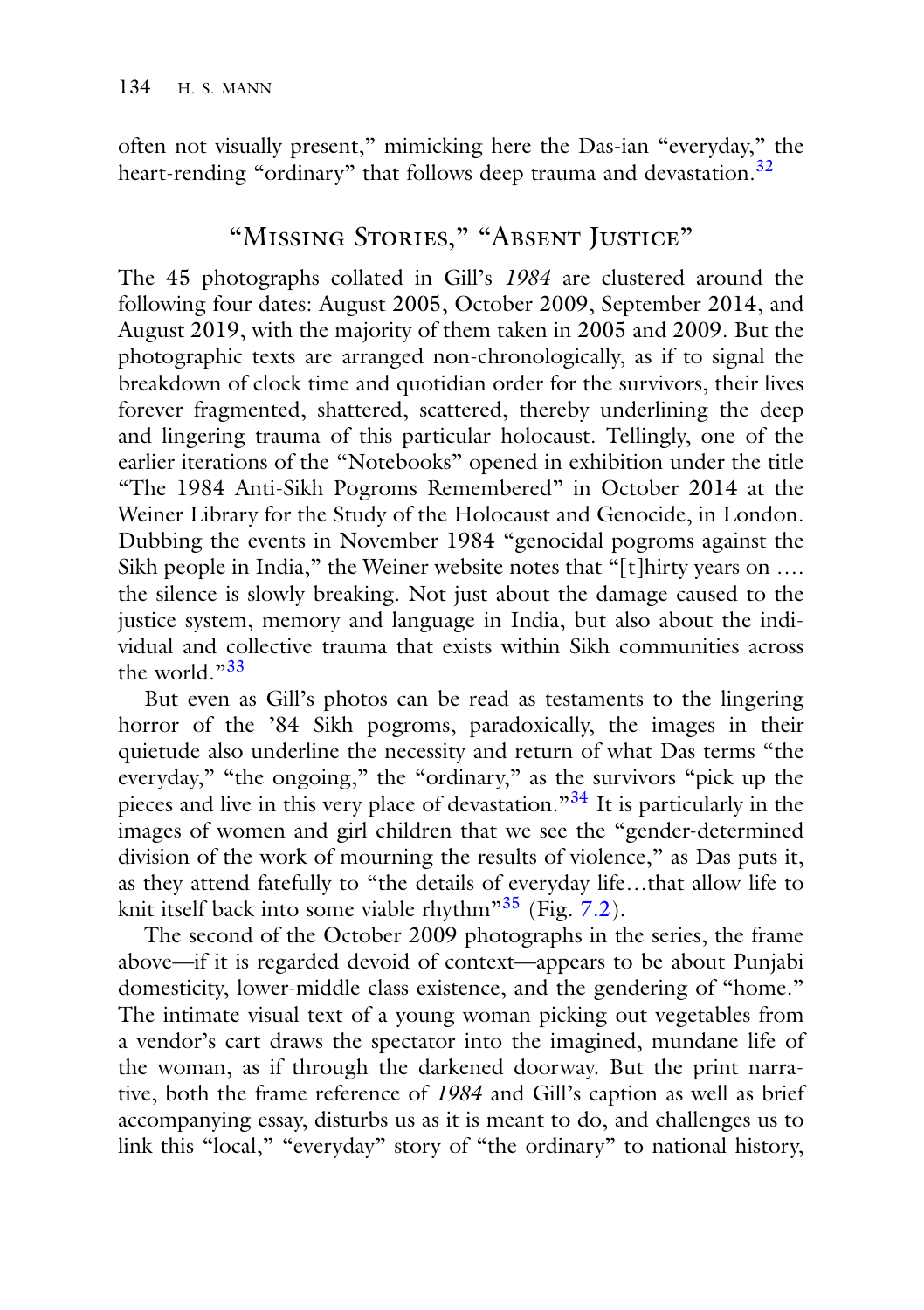

**Fig. 7.2** "'Jis tann lãgé soee jãné'…Only she whose body is hurt, knows," Gauri Gill, *1984* (Photograph/digital image copyright Gauri Gill, 2019. Courtesy of Gauri Gill, [http://gaurigill.com/works.html\)](http://gaurigill.com/works.html)

and to interweave (post)memory into contemporary political thought and action. Gill's caption succinctly tells Nirpreet Kaur's story. On November 2, 1984, Kaur saw

her father being burned alive … even as the same mob hit her with iron rods. Intent on revenge, she joined the Khalistan movement, and married a militant. Her husband was picked up twelve days after their marriage, never to return; her mother was arrested on charges of 'sheltering a terrorist'; she herself was arrested in 1988 and released in 1996. She has testified repeatedly against Sajjan Kumar, whom she saw inciting a mob to violence.36

While the caption maintains a degree of objectivity, it is in her accompanying essay, "'*Jis tann lãgé soee jãné*'…Only she whose body is hurt, knows," appended near the end of *1984*, that Gill evinces deep affect. Writing that when Nirpreet Kaur related her "devastating story to us, she had to have a psychologist present in the room," Gill acknowledges her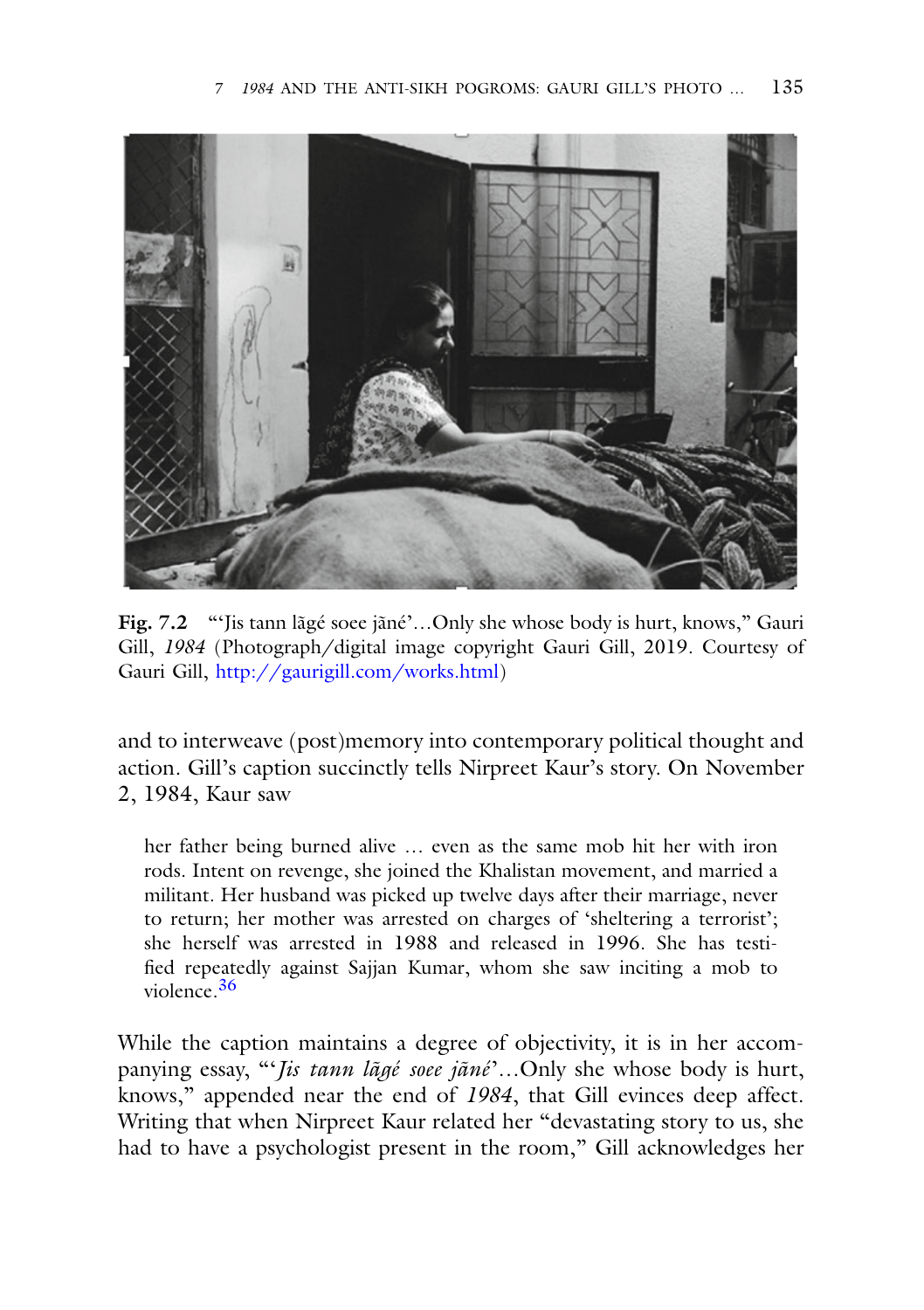own emotional involvement: "I myself felt like leaving the room several times during the two hour-long narration. It was too much to absorb, and all I could do at the end of it was take a photograph. We urged her to write a book, I hope she does someday.<sup>"37</sup> It is to fill in such gaps that Gill offers her own efforts, even as she confesses self-critically that her photographs "in themselves are now a kind of artifact, since they were mediated by the mainstream media and had a certain valence in that context. I wondered how they might be viewed removed from it."<sup>38</sup> And so she gives us *1984*, a platform that has evolved over the years, its most recent version, that of 2020, currently archived and available free for distribution on her website [gaurigill.com](http://gaurigill.com) (Fig. 7.3).

Of her photograph above, another one from October 2009, that the Indian-Canadian writer Jaspreet Singh has reproduced in his 2013 novel *Helium*, Gill's caption reads: "Taranjeet Kaur's grandfather Jeevan Singh was killed on Nov 1, 1984. 'A mob of 400-500 people followed my husband and before he could reach a safe house in Pandav Nagar, they knifed him and left him to die on the rail tracks,' recounts Taranjeet's grandmother Surjit, crying uncontrollably. It hasn't been easy since. 'I have spent my life struggling, but I want my granddaughter to study hard,' says Surjit." And whereas Singh reproduces the image acontextually in his novel, in his collaborative inter-generic note to Gill's *1984*, he writes emotionally, autobiographically:

Does she usually read this way? Always in the same room? […] Why exactly am I moved by this image?/…. Layers of cold ash. In 1984 the two cabinets in the room would have failed to hide the victims. The phone, too, would have been equally helpless (because the cops in Delhi were extremely busy facilitating acts of cruelty). She was not born yet. When I first saw the photograph I felt its silence. Silence filled the whole space. But, soon a detail broke the silence. Her ear. It made me pause, and I heard the hum of painful stories she must have heard over and over. The same ear, I felt, would have preserved the shape of her grandmother's voice. Postmemory — that messy archive of trauma and its transference. Outside the house, ironically, the same ear must have detected ongoing shamelessness and injustice. Collective amnesia.…What book is she reading? Hope it is not a prescribed text of 'history.' "Why should young people know about an event best buried and forgotten"…But this is not the exact reason why the picture wounds me. Something within its space -and accumulated time -is broken and will always remain so.<sup>39</sup>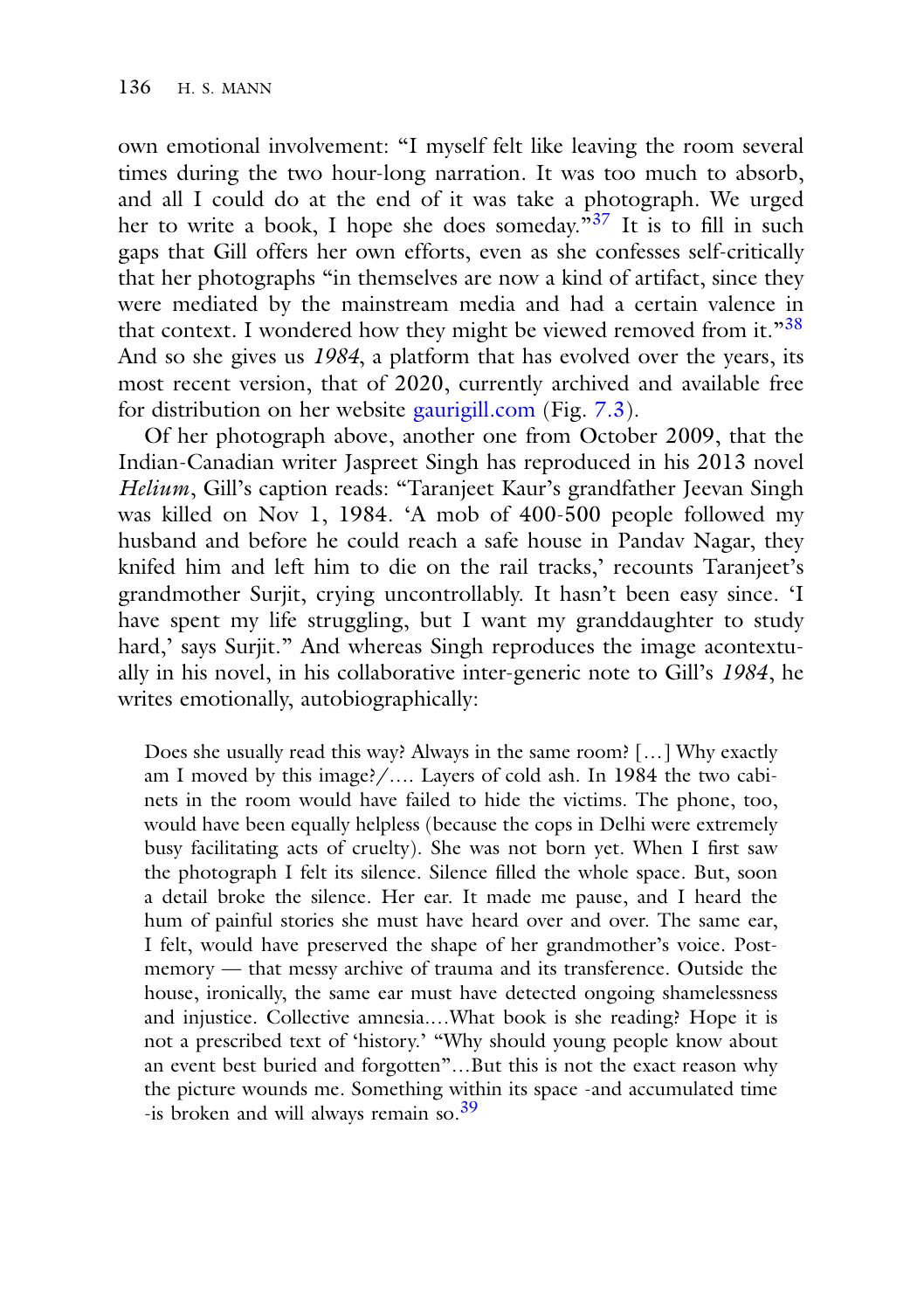

Fig. 7.3 "Postmemory—that messy archive of trauma and its transference." Gauri Gill, *1984* (Photograph/digital image copyright Gauri Gill, 2019. Courtesy of Gauri Gill, [http://gaurigill.com/works.html\)](http://gaurigill.com/works.html)

Had Taranjeet Kaur been alive and a teenager in 1984, her *kara* (the steel bracelet on her wrist), her dress (the salwar kameez), and her long, braided hair would have marked her as an observant Sikh, made her vulnerable to assault and rape at the hands of those same murderous Hindu nationalist mobs who killed her grandfather. But now, the progeny in a sense of the pogroms, and the inheritor of the memory of 1984, she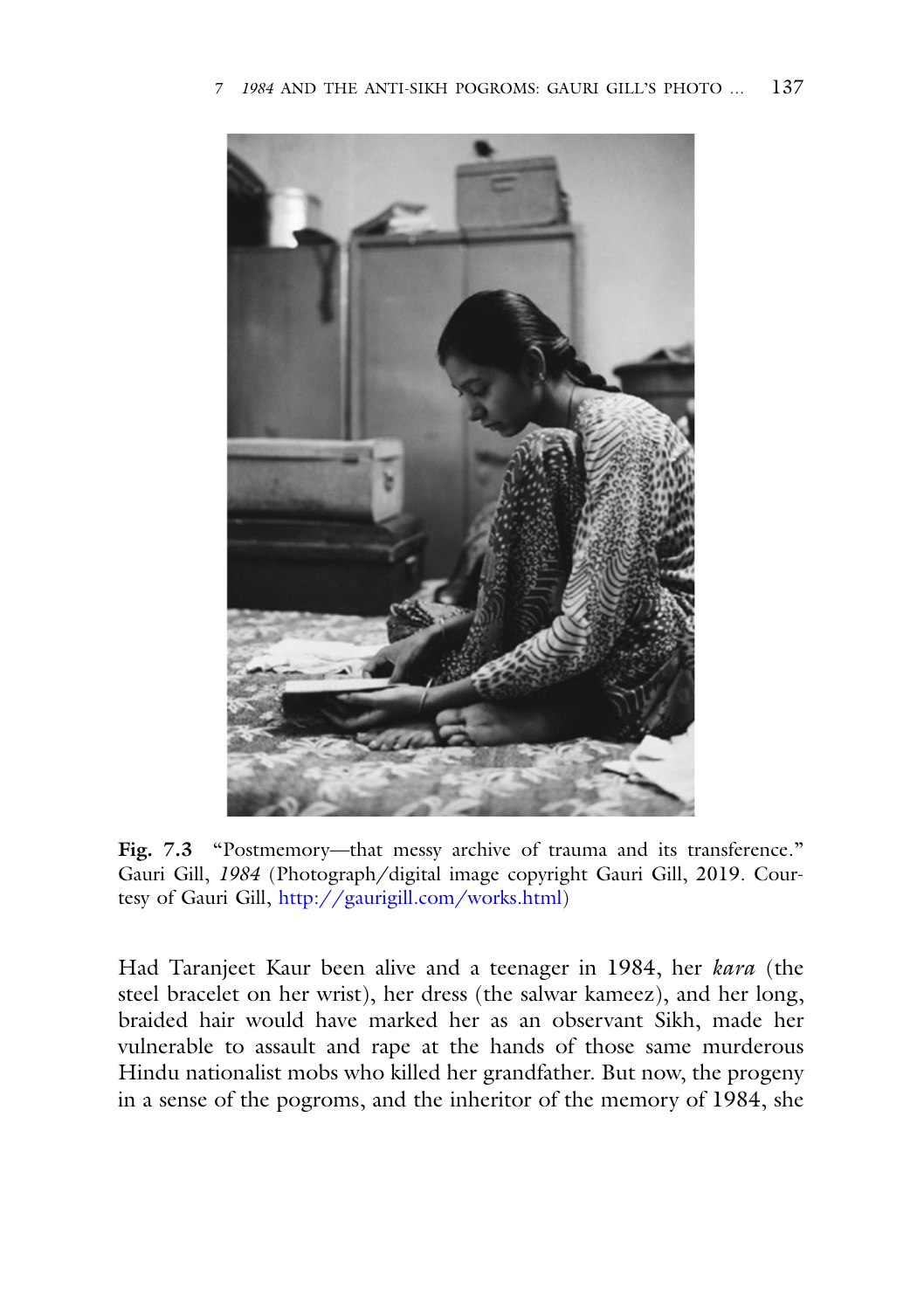sits studying, head bent, acquiescent to her fate and the majoritarian politics of indifference (at best) and latent violence (at worst) swirling around her outside on the streets. Protected by her broken grandmother, but also hemmed in, bereft of real possibilities in her lower middle-class home, she epitomizes that harrowing, compulsory "descent into everyday life" that Das so emotively points out as the lot of the "refugees-in-place" of the Indian nation-state $40$  (Fig. 7.4).



**Fig. 7.4** Taranjeet's living quarters, Gauri Gill, *1984* (Photograph/digital [image copyright Gauri Gill, 2019. Courtesy of Gauri Gill,](http://gaurigill.com/works.html) http://gaurigill.com/ works.html)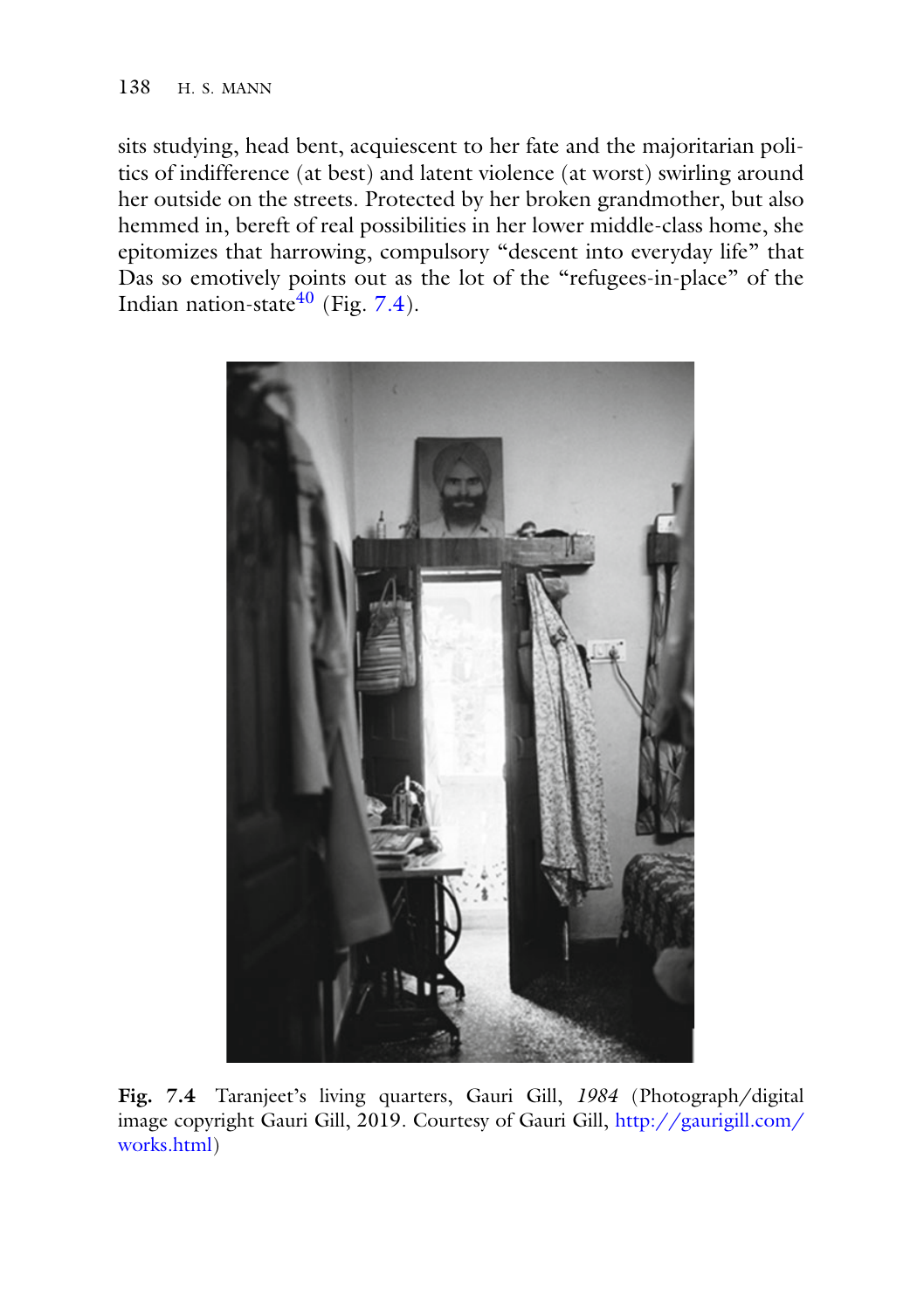Pages later in *1984*, we come upon another angle of Taranjeet's living quarters in the image above, this time with a memorial photo of her grandfather placed on a raised beam among humble objects, hung clothes, a sewing machine (which her mother or grandmother works at to eke out a living for the family), the trappings, literally and symbolically, of unmourned, unremembered, "dispossessed citizen" lives, as Azoulay would describe them.<sup>41</sup> It is through drawing our attention to such intimate details of fragile lives, by "localizing" the "eventful," as Das would put it, by making visible "things that were invisible to us," by articulating the "grammar of the ordinary" in her photographs that Gill offers that "second [essential] narrative" to the official story of  $1984<sup>42</sup>$ 

In the concluding pages of her work, Gill writes of the chasm between the victims and perpetrators of the crime of 1984. "'*Jis tann lãgé soee jãné*'…Only she whose body is hurt, knows." And she ends on a note of hope but also of warning and terror:

But perhaps it is also for those of us individuals who were not direct victims to try and articulate the history of our city – and universe. A world without personal interpretations, opinions, thoughts, secrets and photographs is indeed 1984 in the Orwellian sense. "We shall meet in the place where there is no darkness"; that place turned out to be a cell in a building where the lights were never turned off, one that was under surveillance both by day and night, and where imagination was outlawed.<sup>43</sup>

As she bears witness to the trauma of the survivors and creates photographic narrative testimonials of the "reinhabiting [of] the space of devastation," both by the victims themselves and partially through her repeat visits to the "spaces" of the Widow Colonies over the years herself, Gill fulfills that "civil contract of photography" and that "civic duty towards the photographed person" that author and photographer Arielle Azoulay holds to be the mark of the ethically engaged participant citizen.44

#### POSTMEMORY IN/AND THE SIKH DIASPORA

In this segment of my essay, I focus on a more recent moment, from Vancouver, April 2008, as well as list several other sites of the transmission of 1984 memory to underline the postmemorial presentness and multimodal mediation of the horror-laden past.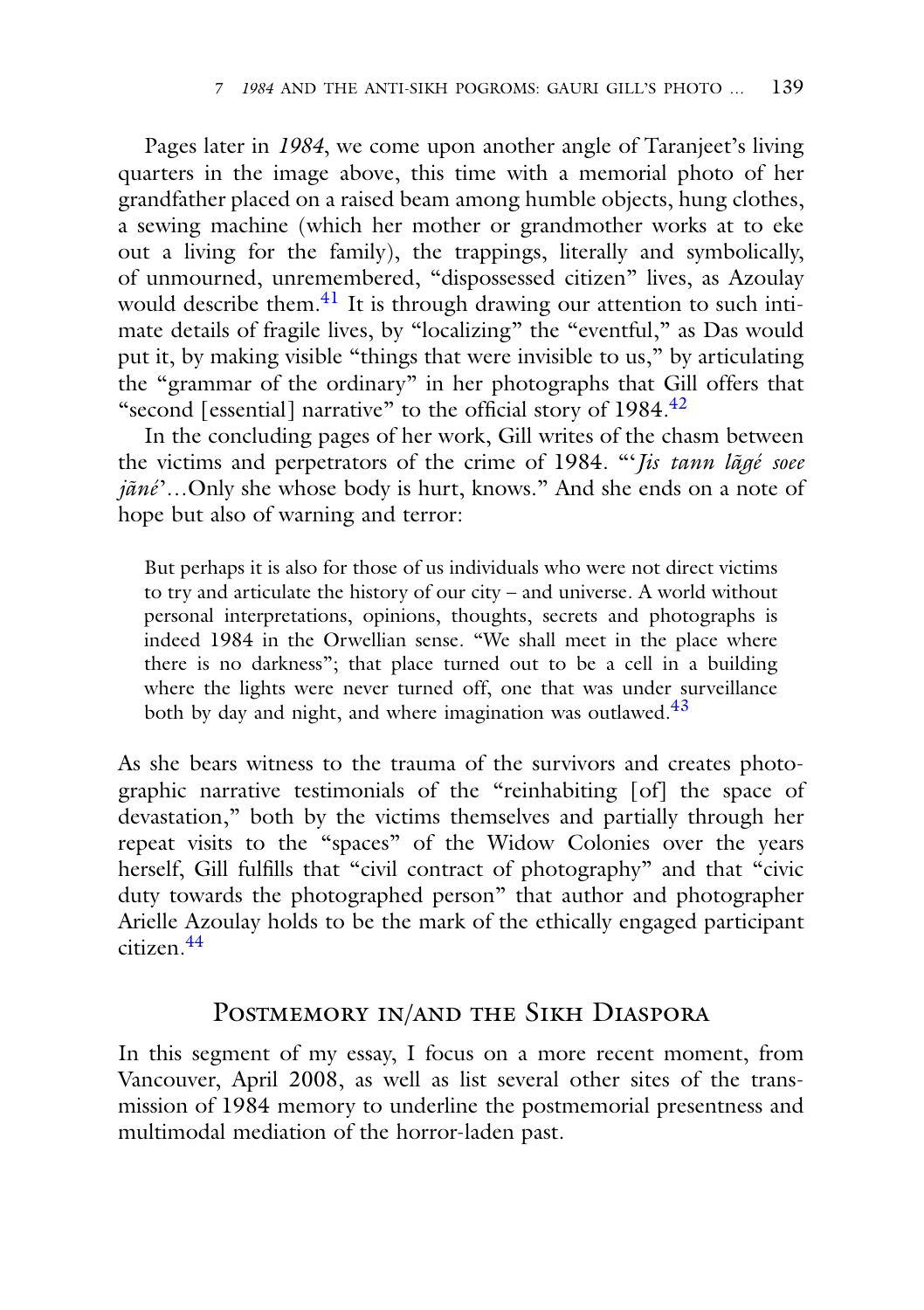On April 28, 2008, 15 Sikh teenagers came to Princess Margaret Secondary School in Surrey, BC, a heavily South Asian city, where 25% of the population are Sikhs, wearing black t-shirts inscribed with a Republic of Khalistan seal, and a quote from Jarnail Singh Bhindranwale, the leader of the separatist group who was killed in the 1984 attack on the Golden Temple. Whereas school officials banned the students from wearing the shirts on school grounds, others "brushed off the T-shirts as youthful rebellion or dismissed the students as naïve and uninformed" about their history, noted *The Canadian Press*. But the students claimed that they "know the history" of Punjab '84, of the Khalistan movement, of Sikh marginalization and trauma in dominant Indian politics, that they "wanted to make a statement that would be heard," and that they were unambiguously "advocating for an independent Sikh state" and for "freedom in Punjab."<sup>45</sup>

In her timely essay "Making Meaning of 1984 in Cyberspace: Youth answering back to reclaim Sikh identity and nationhood," Professor of Education and human and immigrant rights and peace studies specialist, Rita Verma examines the role of collective political memory—or postmemory as I would dub it, following Marianne Hirsch—for diasporic Sikh youth in particular, who "experience an anger and sense of revolt within their lives and communities." Since few opportunities exist for them to "explore their histories within the school settings," whether in the US, Canada, or UK—the sites of the largest Sikh immigrant populations—or elsewhere, and since they remain marginalized within the host communities, these youngsters seek a "sense of collective identity…nurtured in cyberspace outlets" (44).

That the Surrey incident is not an isolated one but exists within a larger diasporic, postmemorial Sikh context becomes clear very quickly if one looks at the plethora of websites, YouTube videos, blogs, Facebook pages, martyrology art in gurudwara halls, radio talk shows, and even international conferences either dedicated to or heavily focused on 1984 Punjab that have proliferated outside of India, especially around the 10th, 20th, 25th, and 30th anniversaries of the events.<sup>46</sup> While some of the social media sites have been short-lived and become inactive over the years, although they continue to have a long half-life and spectral presence in cyberspace, others, many run professionally, have flourished and accomplished important activist and political work on behalf of the victims of 1984.<sup>47</sup> Such sites have mobilized a sizable segment of the Sikh diaspora (estimated at 3.5 million, of 25–27 million Sikhs worldwide, including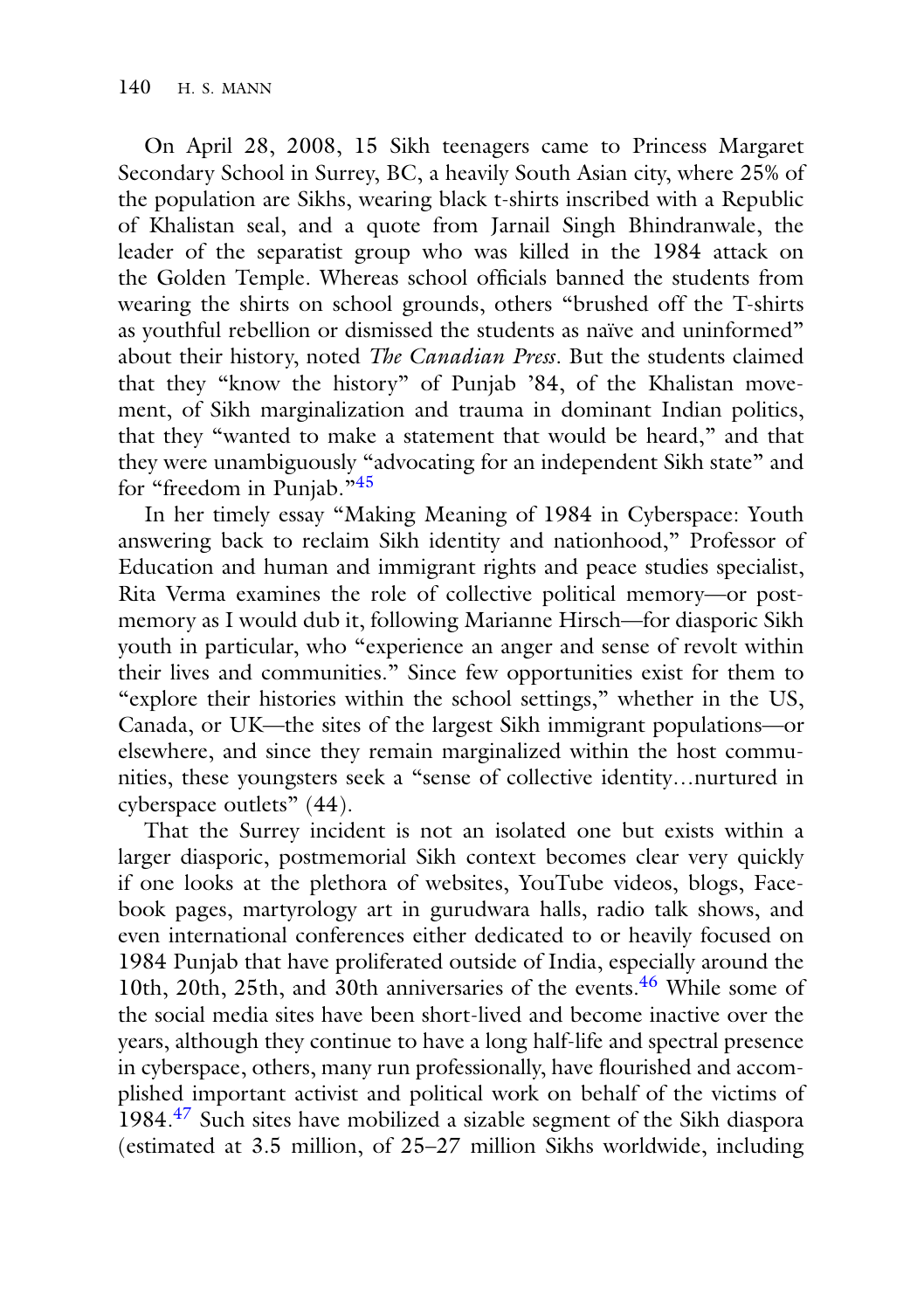in India), collaborated with human rights organizations, raised funds, or otherwise educated their audiences about the history and culture as well as political demands of the Sikhs, whether in India or in their oftentimes fragile and fraught existence in diaspora.<sup>48</sup>

As a larger cognate to the invaluable work of individual artists like Gauri Gill are the efforts of a non-governmental organization like California-based Ensaaf (Justice), which has labored long and hard to "end impunity and achieve justice" for the victims and survivors of the 1984 Sikh pograms. Created in 2004 and registered as a 501©(3) outfit, Ensaaf has battled Indian national and even international amnesia about 1984 by "documenting abuses, bringing perpetrators to justice, and organizing survivors" as they claim in their Mission statement.<sup>49</sup> Started by US-trained attorneys Jaskaran Kaur and Sukhman Dhami, Ensaaf has partnered with Supreme Court and High Court attorneys in India and with such prominent international organizations as Human Rights Watch, Physicians for Human Rights, Harvard Law's Human Rights Program, and the International Center for Transitional Justice. By authoring reports to international agencies, launching social media campaigns like the 2011 "Challenge the Darkness," releasing documentaries and short films showcased globally, leading local marches like the annual Appear for the Disappeared, and most recently, creating a digital record entitled "Mapping Crimes Against Humanity: Enforced Disappearances & Extrajudicial Executions in Punjab, India," based on data collected from primary source interviews, Ensaaf has endeavored to keep not just the memory of 1984 alive in the West as well as in the Indian social imaginary but also to bring very practical results to the survivors through their support for legal cases.

## The Belatedness of Public Memorialization in Delhi

Even as the memory of 1984 has increasingly been articulated and preserved by survivor-victims, activists, and artists alike, although sometimes also exploited by politicians for electoral and personal gains, it has become the basis of the socialization of an entire second generation of Sikhs in diaspora. But in India, the pressure to "forget and move on," to repress, erase, and erode the remembrance and the memory of the tragedy has been overwhelming. Whereas one of Indira Gandhi's Sikh assassins was shot dead in 1984 and the other as well as a co-conspirator hanged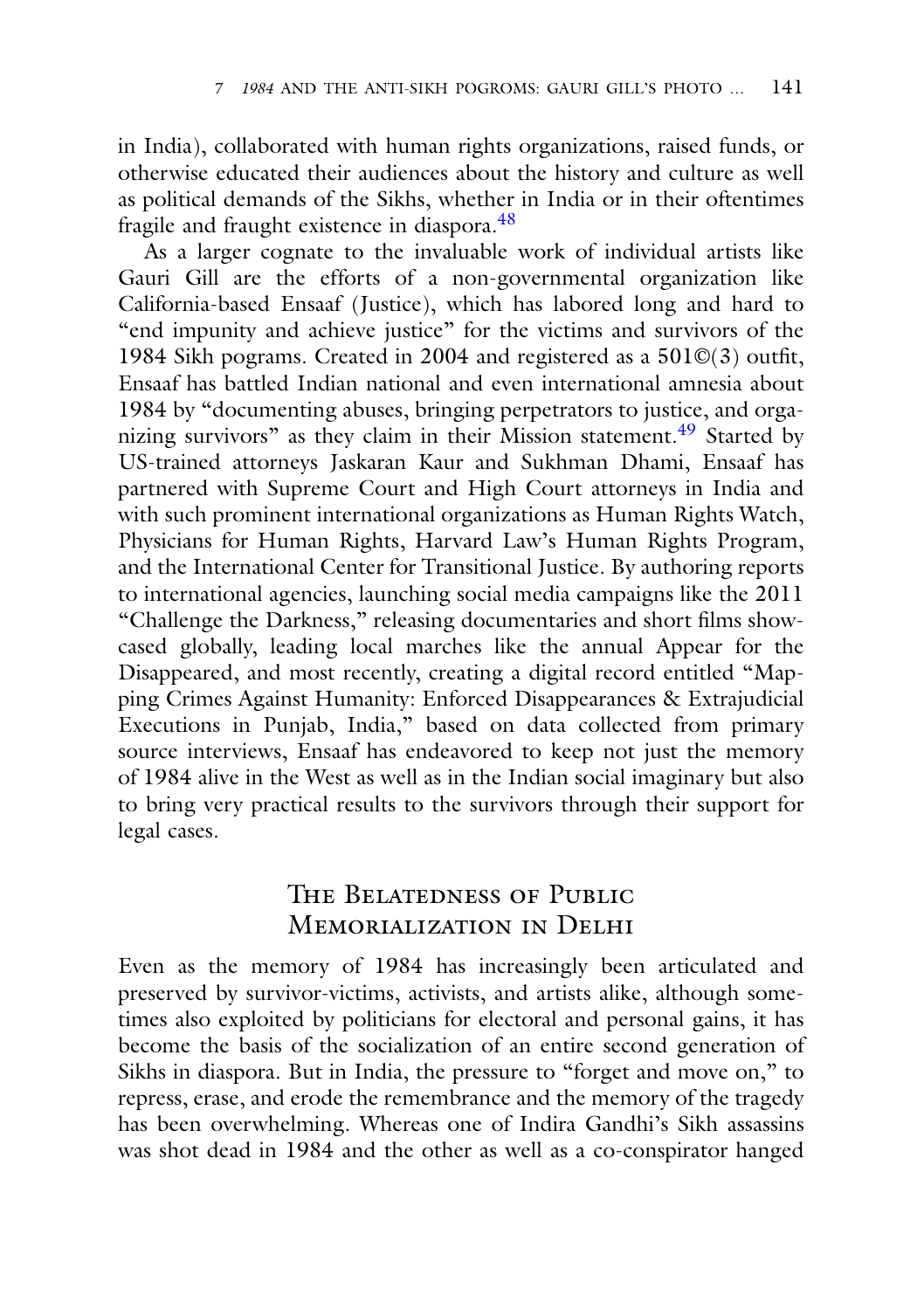in 1989, the major architects of the Sikh pogroms—H. K. L. Bhagat, Jagdish Tytler, Lalit Maken, Dharam Lal Shastri, and others, Members of Parliament all, but also among them Rajiv Gandhi, who instigated and then turned a blind eye to the massacres, and subsequently went on to become the Prime Minister—have not been prosecuted 36 years on (Sajjan Kumar, finally convicted in December 2018, is the sole exception here). Instead, Bhagat, in whose constituency the largest number of Sikhs was killed, was rewarded with the Ministry for Information and Broadcasting in Rajiv Gandhi's new cabinet; Jagdish Tytler was made Civil Aviation Minster; and both Kumar and Tytler were given party nominations to fight the 2004 and 2009 elections by Congress President, Sonia Gandhi. The feeble apology offered in 2005 by the then Prime Minister Manmohan Singh, himself a Sikh but a "Party man," failed to acknowledge or confront the horror of the organized carnage and refused to concede that the Congress Party was involved.

Unsurprisingly, then, there has been no public monument or memorial built in India to mark the horrific events, not, that is, until January 2017.<sup>50</sup> Suffering many setbacks, exploited by politicians seeking office in Punjab, criticized for its potential to weaken the ostensibly "unified national fabric" of India, the current memorial faced resistance at the hands of the Congress Party as well as the Chief Minister of Delhi, Sheila Dikshit. It was only after Sajjan Kumar's brazen acquittal, at first in 2013, of his role in the 1984 massacre that the building of the memorial got off the ground. Funded notably *not* by the Indian government—which in fact put up as many obstacles as it could, legal and otherwise—or even the Punjab state government, but by the Delhi Sikh Gurudwara Management Committee, the 1984 memorial, built on the grounds of Rakabgunj Gurudwara near Parliament House in Central Delhi in plain sight of the halls of power, was finally inaugurated by the widows of five of the victims in January 2017 (Fig. 7.5).

The Sikh Genocide Memorial bears an official plaque of dedication first in Punjabi, then in English, entitled, "Navambar 1984 Sikh Katlayam Yaadgar" and "November 1984 Sikh Genocide Memorial," respectively.<sup>51</sup> Called the Wall of Truth, the site pays tribute not only to those Sikhs who died in that murderous year of 1984, both in June and again in October-November, but also to those non-Sikhs who lost their lives trying to protect their Sikh neighbors, friends, fellow citizens. There are four sculptures—dedicated to the Sikh values of humanity, equality, humility, and tolerance; a wall with the names of the dead etched in; another wall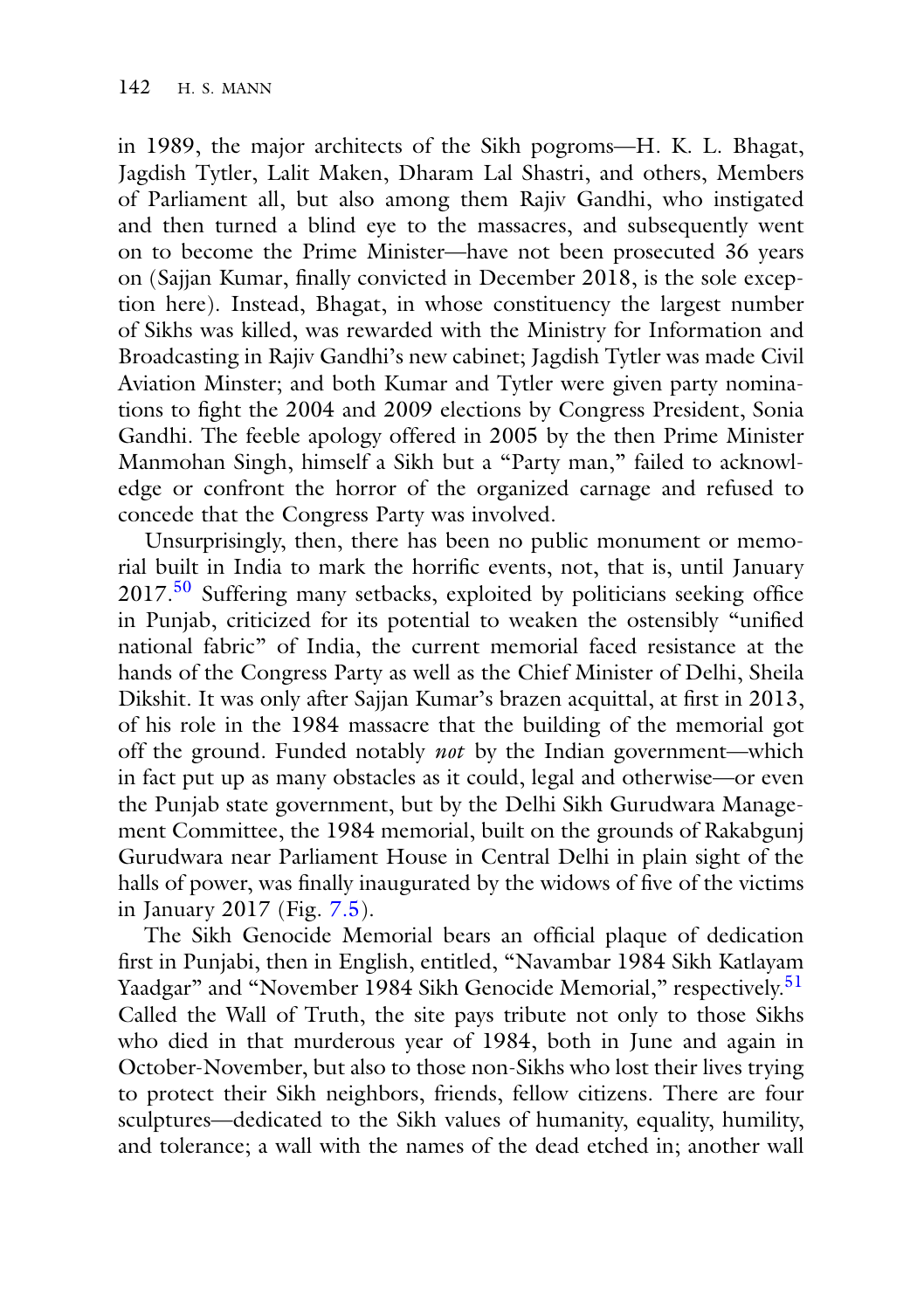

Fig. 7.5 "'84 De Shaheedan Nu Samarpit" ("Dedicated to the Martyrs of '84"), Gauri Gill, *1984* (Photograph/digital image copyright Gauri Gill, 2019. Courtesy of Gauri Gill, [http://gaurigill.com/works.html\)](http://gaurigill.com/works.html)

dedicated to those who died but remained unidentified, not just because of the gravity of their wounds and/or because their bodies were charred beyond recognition, but also out of fear of further violence to their families; and a fountain with laser lights rising skyward to mark the journey of their souls (Fig. 7.6).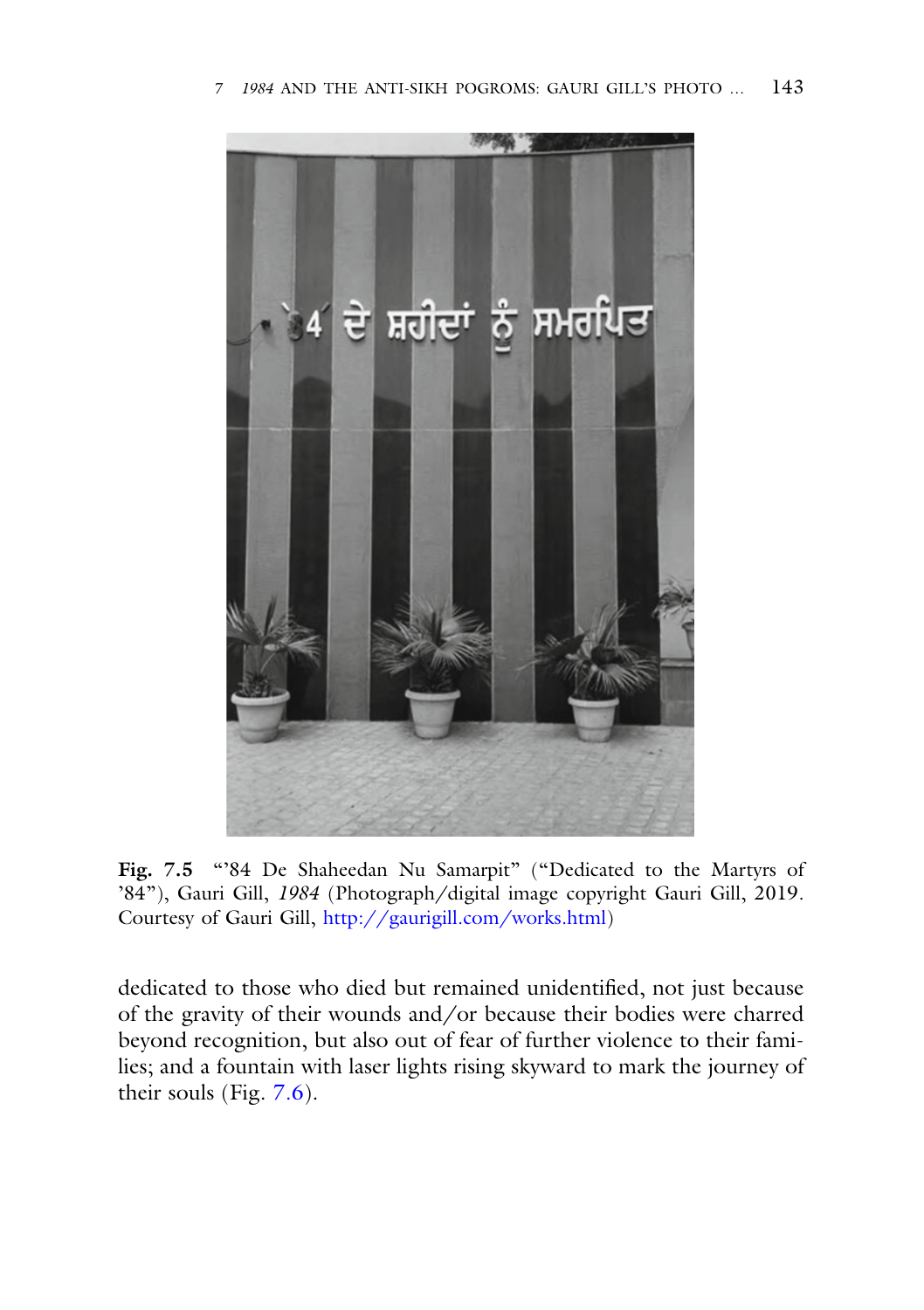

**Fig. 7.6** The wall of truth, Gauri Gill, *1984* (Photograph/digital image copy[right Gauri Gill, 2019. Courtesy of Gauri Gill,](http://gaurigill.com/works.html) http://gaurigill.com/works. html)

But some of the victims' families also asked for Indira Gandhi's and Rajiv Gandhi's names to be engraved as "killers" on another plaque alongside this one, so deep is their hurt and so keen their sense of justice denied and of their continued victimization. The plaque reads, in Punjabi and in English, as follows:

Dastaan-E Indira Gandhi ("The Tale of Indira Gandhi")

Indira Gandhi, the then Prime Minister of India in a self-styled dictatorial manner ordered …Operation Blue Star thereby attacking Sri Harmandir Sahib, Sri Akal Takhat Sahib, Sri Amritsar Sahib, where [the] Sikh Sangat [worshippers] had gathered to commemorate [the] Martyrdom day of Sahib Sri Guru Arjun Dev Ji Maharaj, [the] fifth Sikh Guru. While executing this so-called Military Operation, [Indira Gandhi] killed thousands of innocent Sikhs, [and] committed [a] huge sin causing sacrilege to [the] sanctum sanctorum of Sri Darbar Sahib and razing Sri Akal Takhat Sahib to the ground. Hundreds of Sikh Military personnel falsely implicated in sedition cases, were brutally killed after dragging them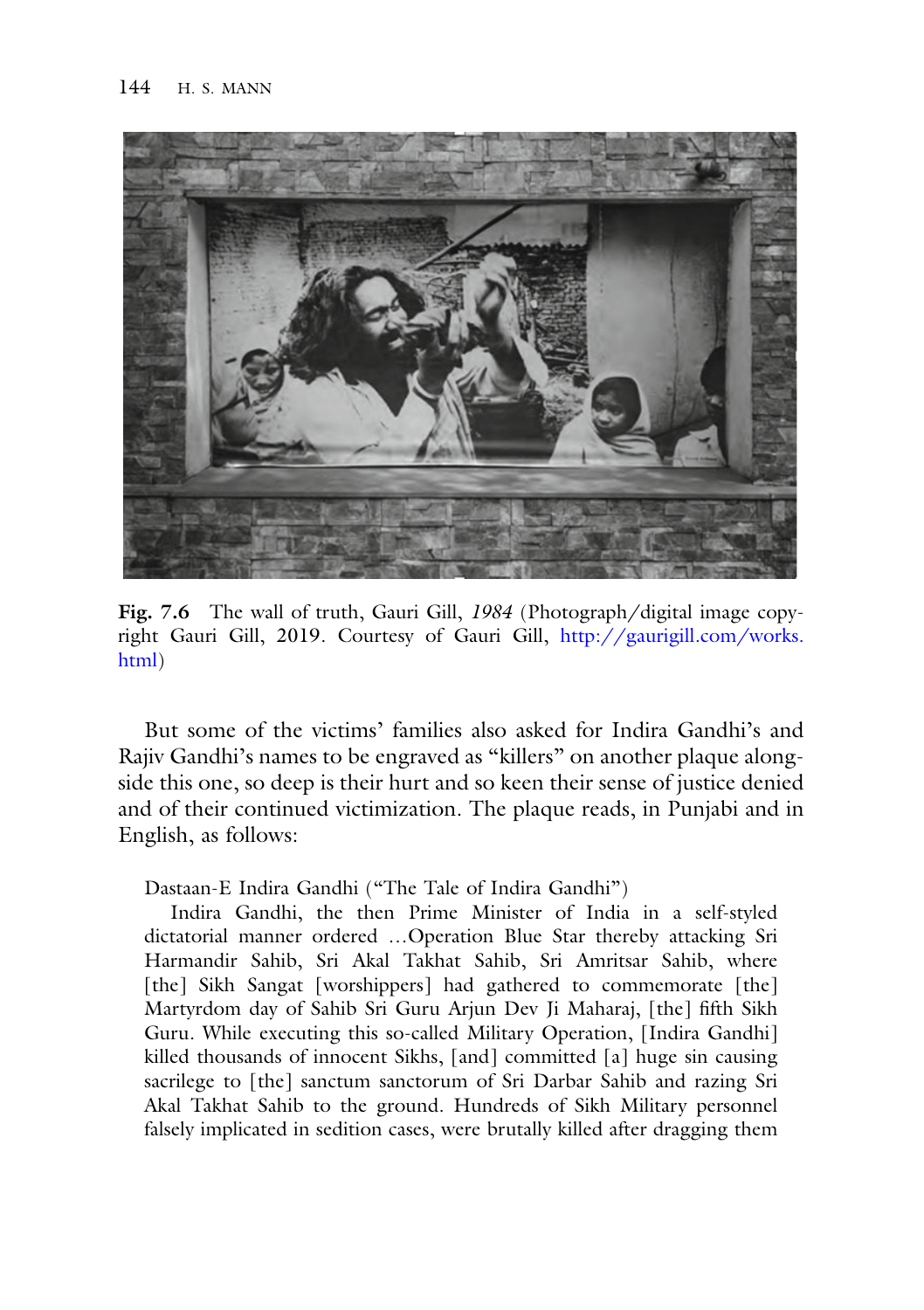out of their barracks. [The] Sikh Sangat coming from villages was tortured with virtual [siege] laid to prevent Sikhs [from reaching] Sri Darbar Sahib, Amritsar.

—1984 Sikh Genocide Victims' Families

To ensure justice for these traumatized legions, it is necessary to remember, to memorialize and, like the speaker in Sarah Kofman's poem "Shoah" (Dis-grace) which Jaspreet Singh quotes in his Punjab 1984 related essay "Carbon," to "not forget this Event."<sup>52</sup> It is such an ongoing unforgetting that Gauri Gill performed as she visited the Genocide Memorial in September 2019 and extended her text yet again to include these contemporary scripts of the "horrors of 1984." In her attempt to honor the memory of the victims and survivors of the Sikh genocide, Gill continues to revisit the social and literal spaces occupied by what Veena Das and Arthur Kleinman call "scarred populations," thereby "enabl[ing] stories to break through routine cultural codes to express counterdiscourse that assaults and perhaps undermines the taken-forgranted meaning of things as they are." It is, Das and Kleinman maintain, "[o]ut of such desperate and defeated experiences [that] stories may emerge [which] call for and at times may bring about change that alters utterly the commonplace—both at the level of collective experience and at the level of individual subjectivity."<sup>53</sup> And like Marianne Hirsch, Veena Das, and Ariella Azoulay, Gill shares the anguished "postmemories" of "ordinary lives" through her open-ended "Notebook" and Bibliography of 1984, thereby creating a triadic, crucial relationship between the photographed, the photographer, and viewers/spectators that impels the latter to perform their essential "civic duty" toward "the photographed persons…[those] dispossessed citizens who enable the rethinking of the concept and practice of citizenship."<sup>54</sup>

### CODA I: 2020: "THE FOURTH CRISIS OF THE REPUBLIC"<sup>55</sup>

It is the very concept of Indian citizenship that was, tragically, at stake once more in 2020. Writing on January 26, 2020, on the 72nd anniversary of the formation of the Republic of India and the adoption of the Indian Constitution, historian Ramachandra Guha enumerated four key moments of crisis that India has or is passing through, including the wars with China and Pakistan in the early 1960s; Indira Gandhi's declaration of Emergency in the mid 1970s which threatened the very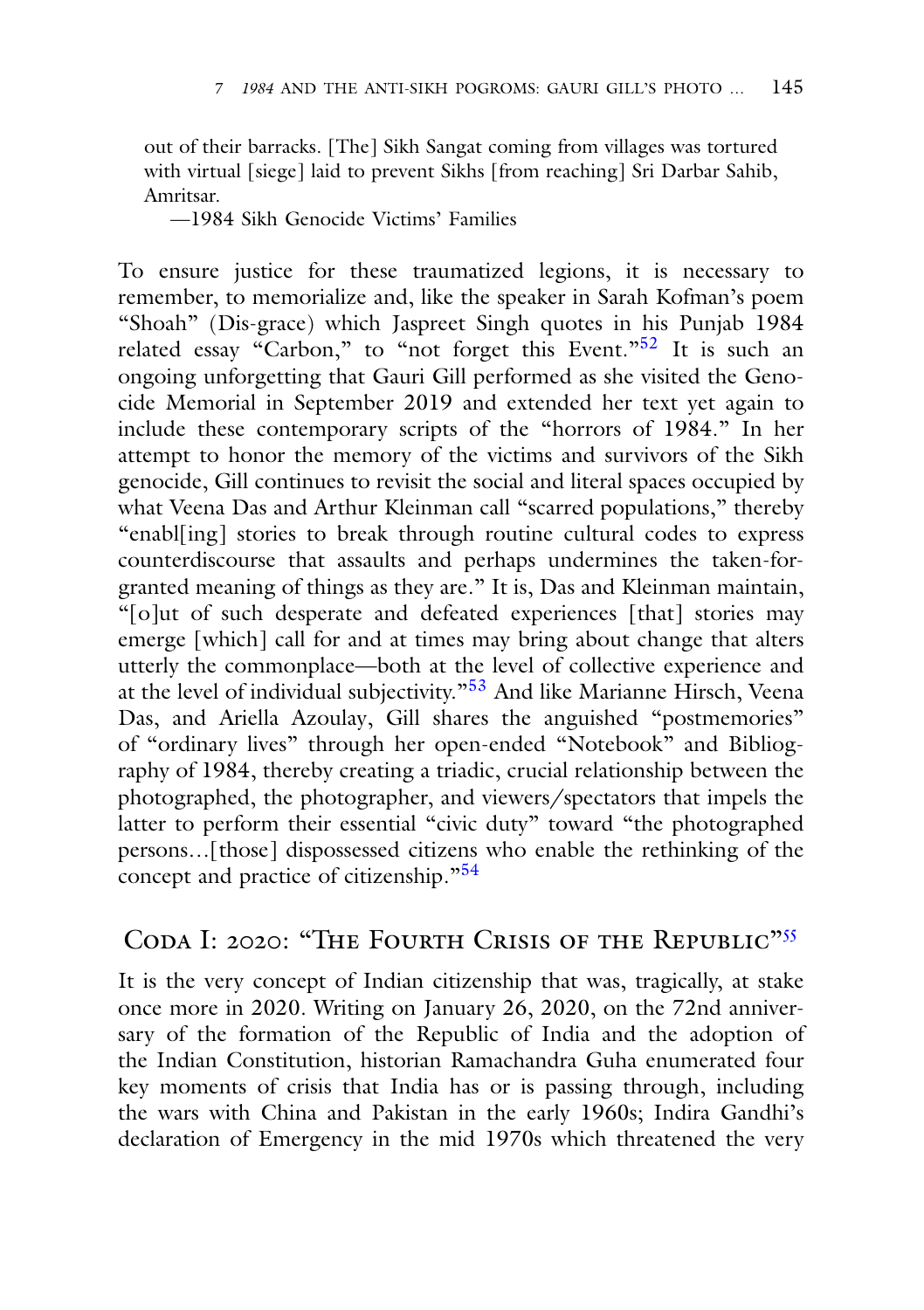fabric of Indian democracy; the deadly Hindu-Muslim and caste conflicts of the early1990s; and the (then) current upheaval surrounding the Modi government's passage of the Citizenship Amendment Act (CAA), <sup>56</sup> while ignoring the major structural problems of rising unemployment, agricultural distress, public institutional stagnation, and environmental degradation.57 But even as he rues the self-destructive policies that (have) led to the four "dark phases" above, Guha notes pointedly that "the worst year in the history of the Republic," standing apart from the eras above, "was, *of course* 1984, which saw (among other things) the Indian Army's storming of the Golden Temple, the assassination of Indira Gandhi, the pogrom against the Sikhs, and the Bhopal tragedy."<sup>58</sup>

As justice still remains elusive for the Sikhs whose lives were brutally interrupted, uprooted, or deeply affected in 1984, the Indian government mounted yet another brazen attack, once again on a minority group, this time the Muslims, by passing the CAA and instituting the National Register of Citizens (NRC) requirement.<sup>59</sup> As if the recent Abolition of Article 370, with the resultant reduction of India's only Muslim-majority state of Jammu and Kashmir to a Union Territory, governed directly by the Central Government, and the Supreme Court's verdict allowing the building of a massive, new Hindu temple on the site of the demolished Muslim Babri Masjid was not discriminatory and repressive enough, the CAA and NRC combined threaten to disenfranchise large swathes of Muslims even further or, worse still, to render them entirely stateless. On the one hand, these draconian acts pit one set of minorities—this time displaced Buddhists, Christians, Hindus, and even Sikhs—against another set, the Muslims, in a classic case of "divide and rule" that encourages horizontal discrimination and violence against another vulnerable group. On the other hand, such acts further minoritize and demonize India's largest minority group as they consolidate the untrammeled power of the Hindu nationalist BJP and the ruling Narendra Modi government, and decimate India's record on human rights.

Categorically dubbing the CAA "manifestly immoral, in that it singles out…Islam for particularly spiteful treatment," and decrying "this wanton humiliation heaped upon [Indian Muslims] by their own government," Guha wrote at the dawn of 2020 that the key reason for the hasty passage of the CAA through Parliament was "bigotry, the ideological compulsion to rub it in even further to the Muslim citizens of the Republic that they live here on the grace or mercy of the Hindu majority." And yet hope remains for the future of Muslims as fully constitutional and equal citizens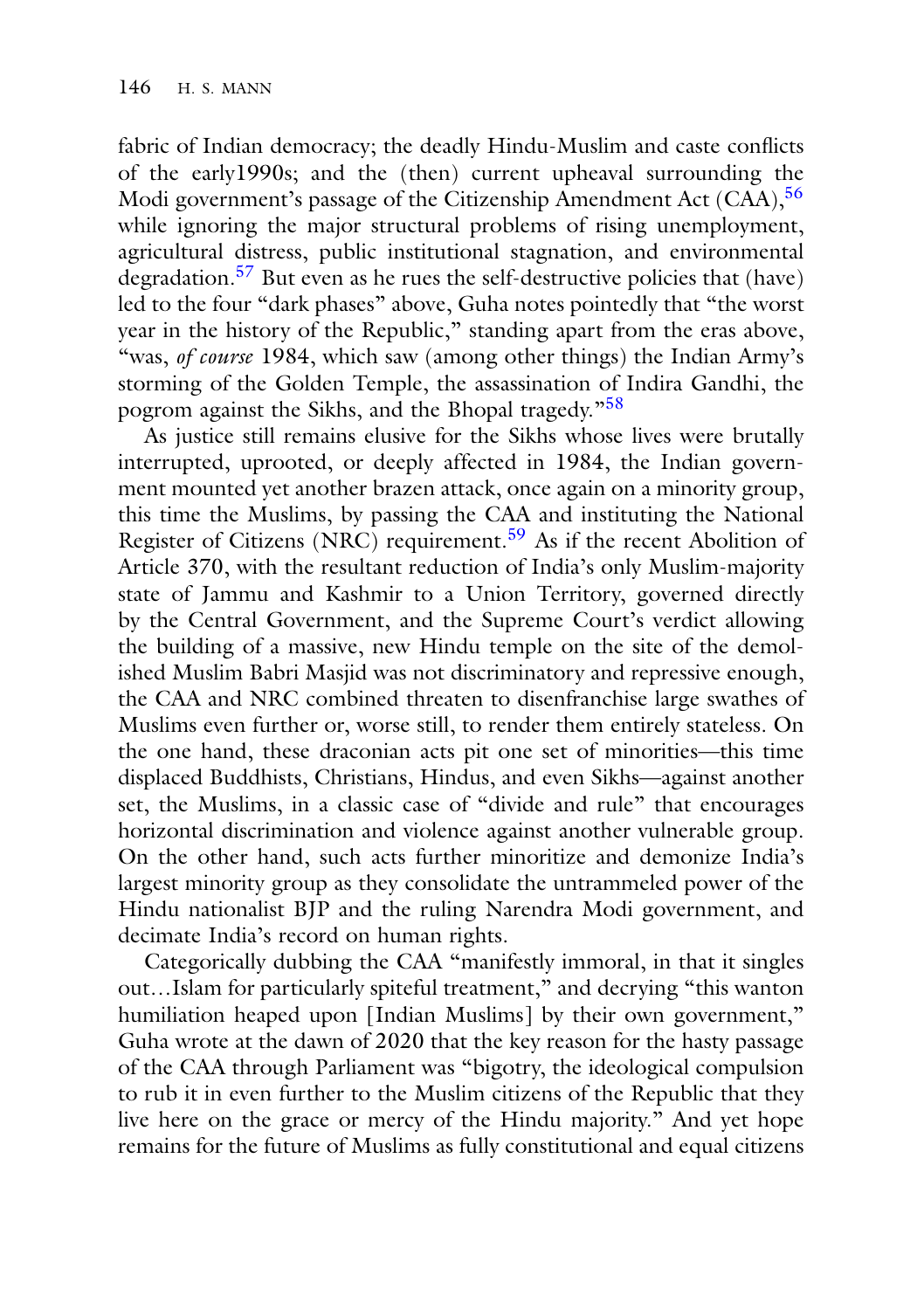of India, lying not only with those millions of secularist Muslims, but also, and more importantly, with non-Muslim Indians who took to the streets of India in massive numbers in opposition to the Hindu nationalists, to unequivocally reject "the new Act for what it really is—a body blow to the founding ideals of the Republic." $60$ 

Linking the contemporary horror of supremacist Hindutva policies to the murderous politics of anti-Sikh sentiment in 1984, Hemant Sareen writes perceptively and ominously that, even as "slowly and patchily the moral and ethical contours of that abyss," that "holocaust-in-denial" of 1984, "are coming into relief in our collective consciousness," the "lessons…gleaned…are [chillingly] those imbibed by its most diligent students who have not just surpassed the new normal of 1984 but have harvested it with impunity for political power."<sup>61</sup> Armed with the hubris born of 1984, of crimes against humanity not only unpunished but also rewarded with high political office, Hindu majoritarian ideology has once again stoked the fires of zealotry, a conflagration that can yet be tamped down by adopting the ethical principles contained in the following verse from the Guru Granth Sahib, the holy book of the Sikhs: "Awal Allah noor upaya kudrat ke sab bande/Ek noor te sab jag upjeya kaun bhalo ko mande." Or, "First, Allah created the light; then, by his Creative Power, he made all mortal beings/From the One Light, the entire universe welled up. So, who is good, and who is bad?" As the first Sikh guru, Guru Nanak, said on attaining enlightenment: "Na koi Hindu, na koi Musalman," "There is no Hindu, there is no Muslim." We are all one.  $62$ 

# Coda II: The 2020–2021 Farmers' PROTEST MOVEMENT AND "TERRORISTS"<sup>63</sup>

Since the writing of Coda I above in mid-2020, the hopes of any ethical action on the part of the Modi-led BJP government vis-à-vis minorities generally, and Sikhs in particular, has faded almost completely from view. In February 2021, the hegemonic proclivities of Hindutva nationalism have accelerated, with the government doubling down on its attempts to establish an authoritarian, one-party state, as the *Economist* points out.<sup>64</sup> The most recent evidence of this is the autocratic manner in which three key ordinances relating to the deregulation and privatization of the agricultural sector were passed without parliamentary discussion by the Union Government in June 2020. These "reforms," which would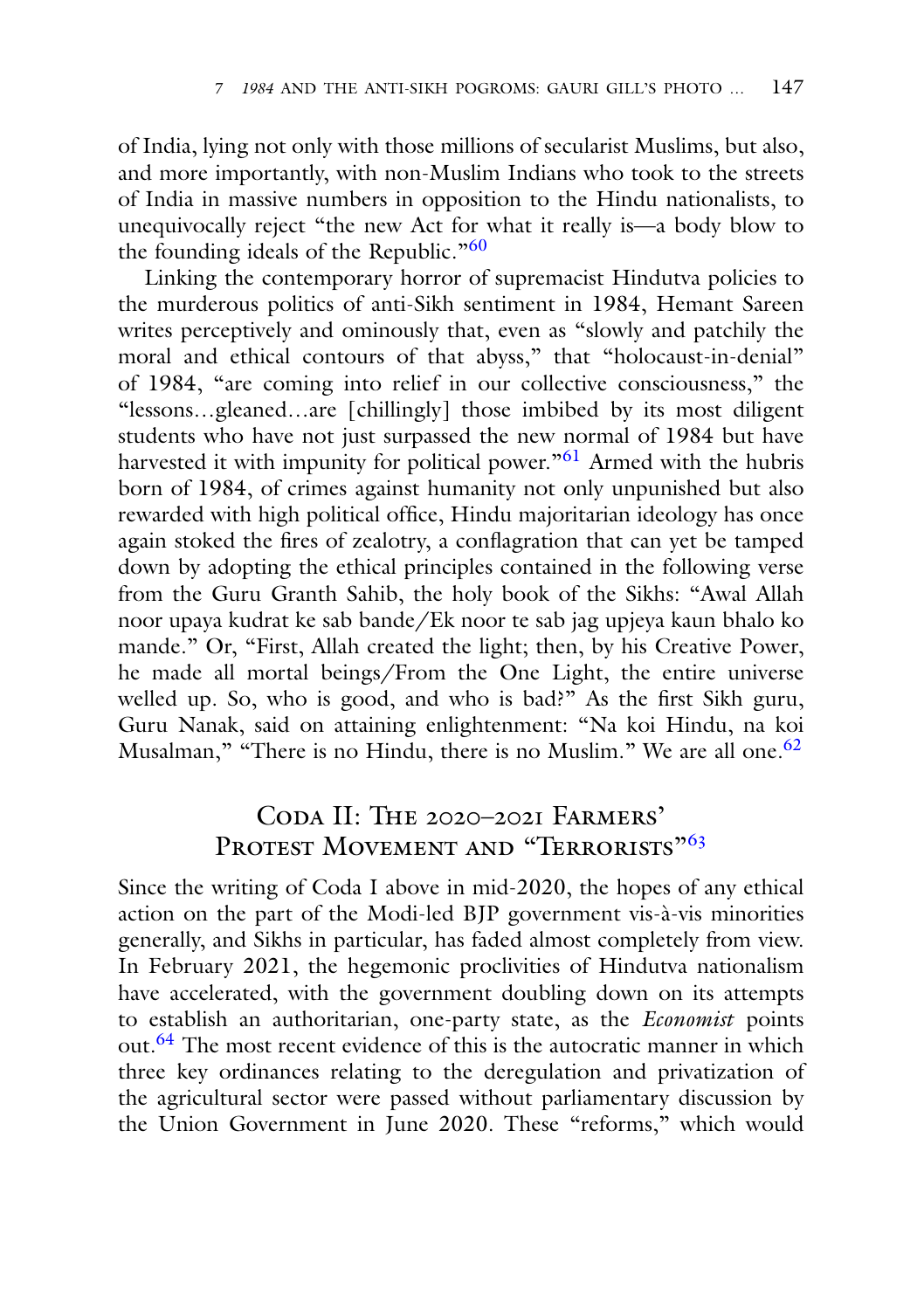"break the backbone of the farm sector and give control to the corporates," as Arundhati Roy notes ("New Laws"), impact about half of India's workforce and about 15% of its economy, and disproportionately affect Sikh farmers, as Punjab remains a predominantly agrarian state. The massive farmer protests that have followed—with a peak of 250 million protesters joining the cause nationwide<sup>65</sup>—and that are ongoing even today, have, however, had a very particular sort of fallout for the Sikh farmers of Punjab. Immediately dubbed "anti-national," "seditious," and "terrorist," the Sikhs, many of whom are subsistence farmers and own 2– 3 acres of land apiece, have borne the brunt of the government's brutal crackdown. The Haryana police, from the state abutting Delhi, directed by the BJP Chief Minister Majohar Lal Khattar and a Modi supporter, has attacked the protesters with tear gas and water cannons to prevent them from reaching Delhi; their water and food supplies have been cut off; they have suffered from inadequate facilities and medical care; and well over 100 farmers have died either by suicide, from excessive cold, or because some have "vanished," in what are stark human rights violations by the Central and (some) State governments.

And on Republic Day again this year, January 26, 2021, the horrors multiplied. Planting their own man, Deep Singh, among the legitimate, peaceful protestors, the government turned a blind eye while a group of "farmers" breached security at the Lal Qila, the site of the national celebrations. Once inside, they wielded weapons and raised the Nishan Sahib, a Sikh emblematic flag, in an attempt to discredit Sikhs as fundamentalists, Khalistani separatists, terrorists…shades of 1984 all over again, 40 years on. Prime Minister Modi went so far as to complain about this BJP-engineered charade that the Indian national flag had been "insulted" by these planted "protestors," knowing full well that such a comment could ignite a murderous rampage by his followers. And in reporting these scenes, the largely complicit, government-controlled mainstream media, dubbed the "godi media" (a lap(godi)dog media), aided by the strategic shutdown and slowdown of internet servers to block private communications and activist sites, likewise brought Delhi to the brink of yet another ghallugara for Sikhs. As journalist and commentator Sunny Hundal notes in *openDemocracy*,

Many Sikhs now worry that a second massacre is on the way. They have good reason. "Repeat 1984" has become the rallying cry of some Hindu nationalist social media users who support Modi's government.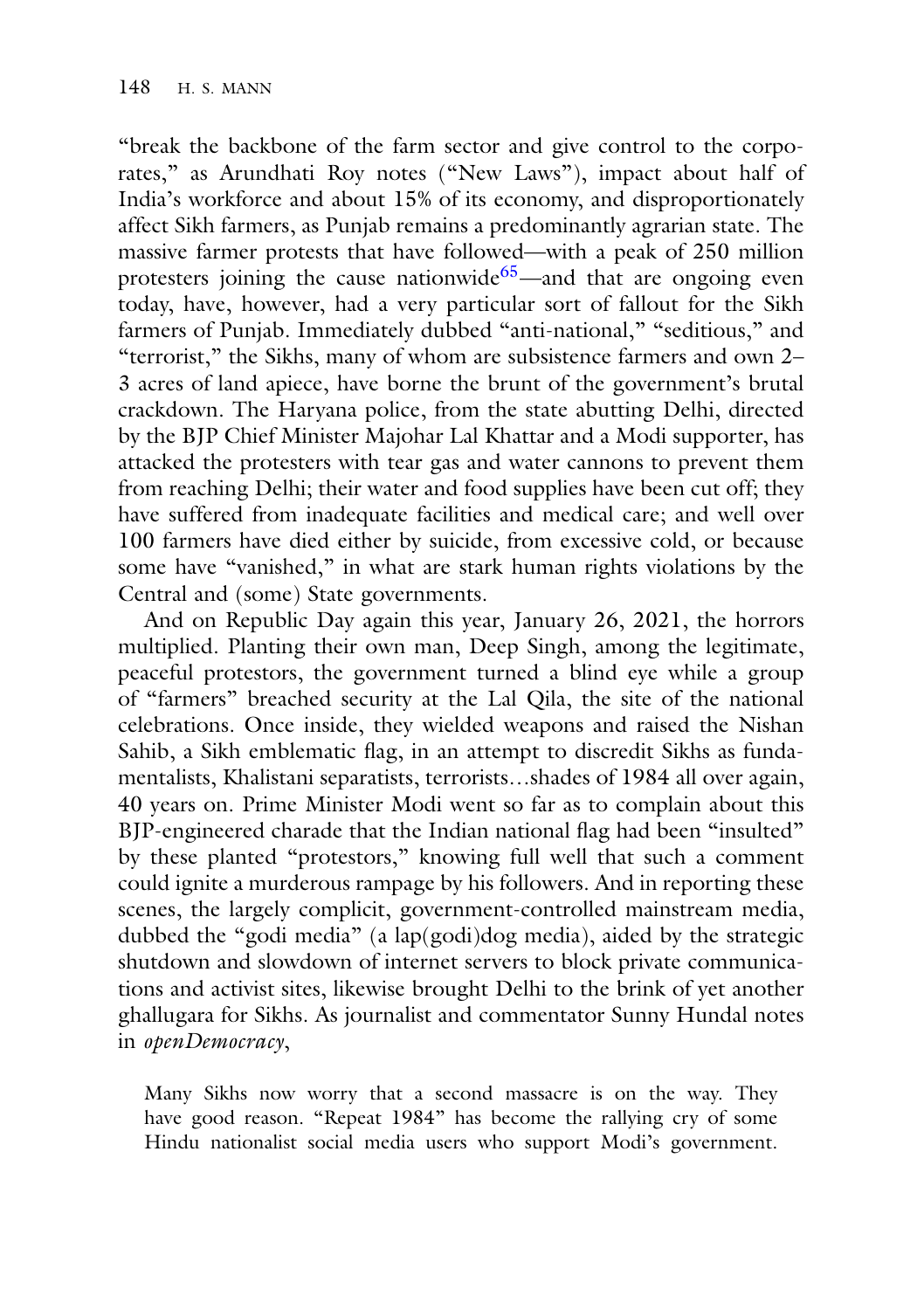[And] some ... 'Hindutva' [activists] ... have already started holding menacing rallies outside Sikh places of worship…[with] implicit sanction from the top. ("Why Indian Farmers' Protests have Sikhs Fearing Violent Attacks.") $66$ 

Thus, as the 2021 BJP- and Hindutva-led government continues to use the rhetoric of "enemies within and without," labeling peaceable Sikhs who dare to question governmental policies and legal mandates that would end their very (way of) being, "terrorists," Khalistani separatists, and Pakistani agents, they brazenly sponsor the very acts of terrorism they claim to be battling. The discourse of terrorism emanating out of 1984 Punjab continues to be (ab)used by the contemporary Indian state in a demonstration of the "gross distortion in reality [that] completely obscure[s] what is much worse: the official…evil that has been visited so deliberately and so methodically"67 on Sikhs and other minorities, first in '84 and now in only somewhat smaller measure in 2020–2021.

#### **NOTES**

- 1. Amitav Ghosh, "The Ghosts of Mrs. Gandhi," *Incendiary Circumstances: A Chronicle of the Turmoil of Our Times* (Boston, MA: Houghton Mifflin, 2005), 187. For details about the Bhopal disaster, see, for example, Ingrid Eckerman, *The Bhopal Saga: Causes and Consequences of the World's Largest Industrial Disaster* (Hyderabad, India: Universities Press, 2005). [https://docs.google.com/file/d/0B0FqO8XKy9NRZDNzTkZQ](https://docs.google.com/file/d/0B0FqO8XKy9NRZDNzTkZQeVJQbE0/edit?pli=1) eVJQbE0/edit?pli=1.
- 2. For details about the first two ghallugharas, see Darshan Singh Tatla, "The Morning After: Trauma, Memory, and the Sikh Predicament Since 1984," *Sikh Formations: Religion, Culture, Theory* 2, no. 1 (2006), 57– 88. [https://doi.org/10.1080/17448720600779869.](https://doi.org/10.1080/17448720600779869)
- 3. Others too have used this term, as noted by Parvinder Singh in his 2009 pamphlet-cum-report published under the eponymous title "1984 Sikhs' Kristallnacht" by Ensaaf, a nonprofit organization working to "*end impunity* and *achieve justice* for mass state crimes in India, with a focus on Punjab" [\(http://www.ensaaf.org/pdf/reports/kristallnacht.pdf\)](http://www.ensaaf.org/pdf/reports/kristallnacht.pdf).
- 4. Ashis Nandy, qtd. in Pranay Sharma, "Our Selective Archive," *Outlook India*, October 17, 2011.
- 5. This is an issue I consider in some detail in my article, "Our Periodic Table of Hate': The Archive of 1984 Punjab in Jaspreet Singh's *Helium*," *Sikh Formations* 14, no. 1 (2018), 26–54.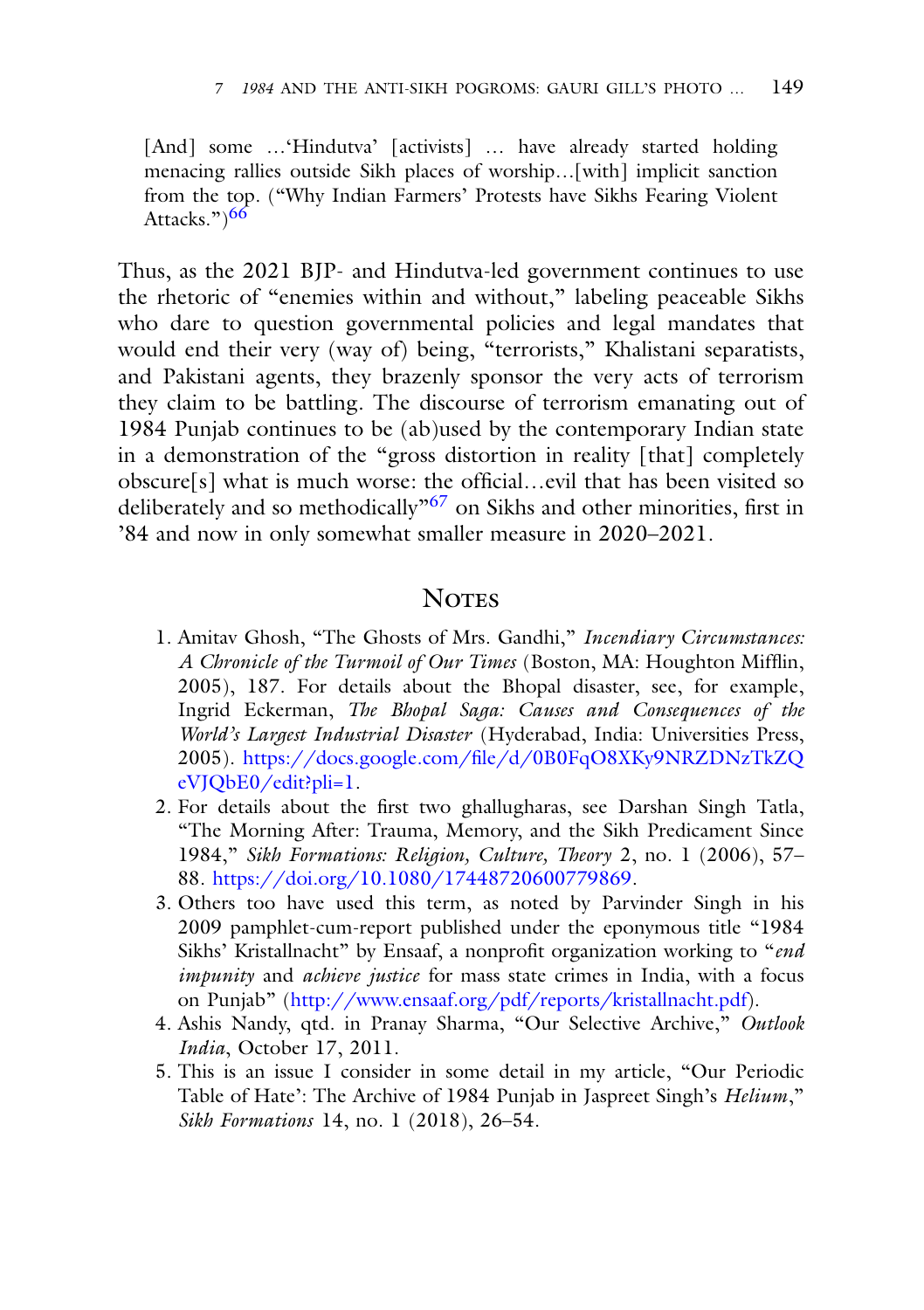- 6. Victims' families and survivors were given limited monetary compensation by the Central Government. Most perpetrators of the pogroms still roam free, some of them in ministerial and other senior government appointments. Sajjan Kumar was the only one of them finally convicted for his crimes in December 2018, although a re-appeal of his prison sentence is in the works.
- 7. Gauri Gill, "*Jis Tann Laage Soye Jaane*—Delhi November 1984, 30 Years Later," https://kafila.online/2014/11/01/jis-tann-lage-soee-jane[delhi-november-1984-30-years-after-gauri-gill/. The most recent, fuller](https://kafila.online/2014/11/01/jis-tann-lage-soee-jane-delhi-november-1984-30-years-after-gauri-gill/) version of *1984*, "re-released" in November 2019, and now comprising 116 pages, including 45 black and white photographs by Gill, is available on Gill's website at [http://gaurigill.com/works.html.](http://gaurigill.com/works.html) Currently, the text/project of 1984 is dated in Gill's accompanying 1984 Bibliography as "2014-ongoing." The copyright note reads as below:

**1984** This notebook about the anti-Sikh pogrom that occurred in New Delhi in 1984 contains photographs taken by Gill in 2005, 2009, 2014 and 2019 alongside captions from the Indian print media in which they first appeared and text responses by 41 artists - including writers, poets and film makers. The photographs from 2005 appeared in *Tehelka* (with Hartosh Bal); and from 2009 in *Outlook* (with Shreevatsa Nevatia). The corresponding captions are roughly as they were inscribed in the published reports. Text responses are by Amitabha Bagchi, Jeebesh Bagchi, Meenal Baghel, Sarnath Bannerjee, Hartosh Bal, Amarjit Chandan, Arpana Caur, Rana Dasgupta, Manmeet Devgun, Anita Dube, Mahmood Farouqui, Iram Ghufran, Ruchir Joshi, Rashmi Kaleka, Ranbir Kaleka, Sonia Khurana, Saleem Kidwai, Pradip Kishen, Subasri Krishnan, Lawrence Liang, Zarina Muhammed, Veer Munshi, Vivek Narayanan, Monica Narula, Teenaa Kaur Pasricha, Ajmer Rode, Arundhati Roy, Anusha Rizvi, Nilanjana Roy, Inder Salim, Hemant Sareen, Priya Sen, Shuddhabrata Sengupta, Ghulam Mohammed Sheikh, Nilima Sheikh, Gurvinder Singh, Jaspreet Singh, Madan Gopal Singh, Paromita Vohra.

Suite of drawings by Gagan Singh. Endpiece drawings by Venkat Singh Shyam.

Released on [Kafila.org](http://Kafila.org) in April 2013, re-released in November 2014, November 2017, November 2019; 22.86 × 17.78 cms; 116 pages, 45 black and white photographs; 24 drawings; free to download, print out, staple and distribute.

8. Gill "Jis Tann Laage."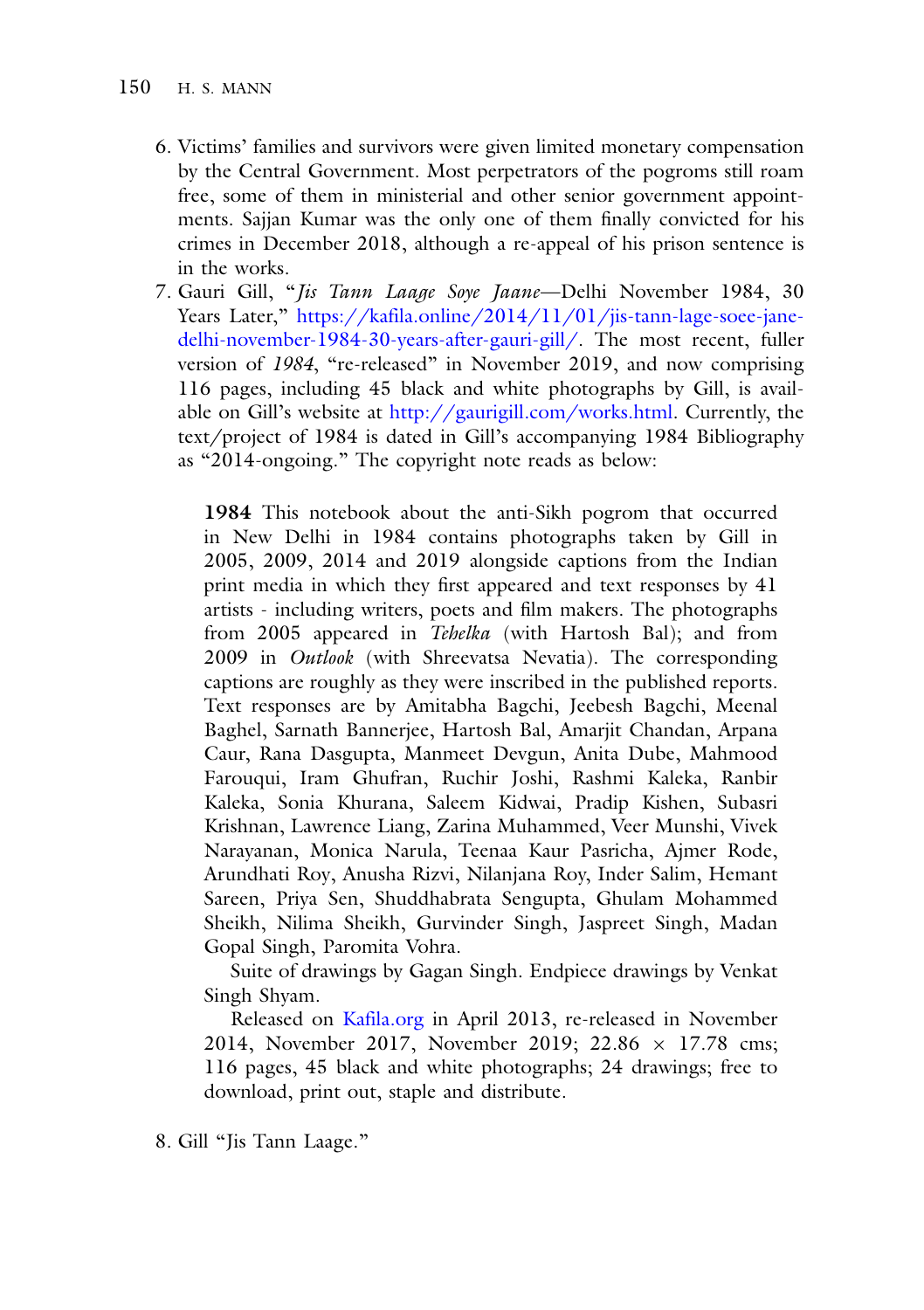- 9. Gill, "Jis Tann Laage."
- 10. As Arundhati Roy recounts in her recent publication *The End of Imagination* (Chicago: Haymarket Books, 2016), 10. "There have been pogroms in India before (the 2002 Gujarat massacre of Muslims), equally heinous, equally unpardonable…the massacre of Muslims in Nellie, Assam, in 1983, under a Congress state government," "the massacre of…Sikhs following the assassination of Indira Gandhi in 1984, by Congress-led mobs in Delhi," the "massacre, in 1993, of…Muslims by the Shiv Sena in Mumbai, following the demolition of the Babri Masjid. In these pogroms too, the killers were protected and given complete impunity". In addition, she points to a chilling fact about the continuing and very real threats to Indian *citizens* by its own government: "soldiers are not just deployed on the Siachen Glacier or on the borders of India….there has not been a single day since Independence in 1947 when the Indian Army and other security forces have not been deployed *within* India's borders against what are meant to be their 'own' people—in Kashmir, Nagaland, Manipur, Mizoram, Assam, Junagadh, Hyderabad, Goa, Punjab, Telengana, West Bengal, and now Chhattisgarh, Orissa, and Jharkhand" (28).
- 11. Gill "Jis Tann Laage."
- 12. Gill "Jis Tann Laage."
- 13. For additional information about the role of the official press in "mediating" Hindutva terror in India, see especially Rohit Chopra, *The Virtual Hindu Rashtra: Saffron Nationalism and New Media* (Harper Collins, 2019); Anustup Basu, *Hindutva as Political Monotheism* (Durham: Duke University Press, 2020); *Cultural Entrenchment of Hindutva: Local Mediations and Forms of Convergence*, eds. Daniela Berti et al. (Routledge, 2011); and Maya Mirchandani, "Digital Hatred, Real Violence: Majoritarian Radicalisation and Social Media in India" (Observer Research Foundation Occasional Paper 167, August 2018), among others.
- 14. The most recent version, consulted on February 8, 2021, runs 116 pages.
- 15. For a listing of works dealing with the 1984 Sikh pogroms, see Gauri Gill, "1984 Bibliography," [http://www.gaurigill.com/works.html.](http://www.gaurigill.com/works.html)
- 16. Gill "Jis Tann Laage."
- 17. Gill "Jis Tann Laage."
- 18. Even though Gill denies that her work is politically motivated, she notes about another one of her photographic projects, the collaborative series in 2015 entitled *Fields of Sight*, that she attempted to convey the "terror" of the Worli, the Advisi, indigenous inhabitants of Ganjad village, by adopting a "monochromatic palette to make the encounter more intense and precise." Further, she draws attention to the "histories, politics and world views embedded within the expression of…forms" and notes that her "own language" of camera and negative "reflect[s] what is apparent in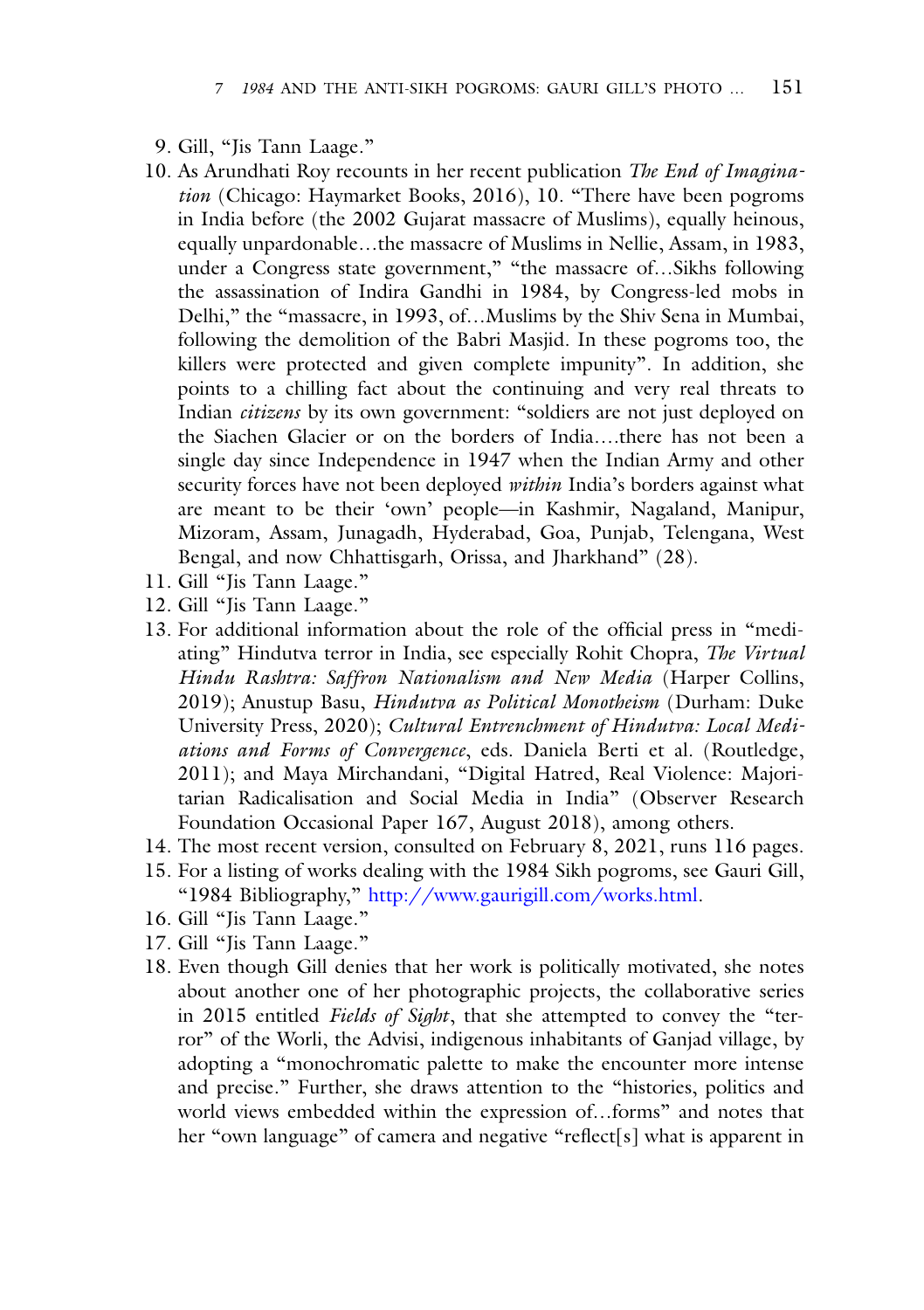[her] mind." Quoted in Michael Collins, "Another Way of Seeing: Gauri Gill and Rajesh Vangad," *Granta*, March 7, 2015.

- 19. It is worth noting that the text of *1984* and the "1984 Bibliography" are available for free download, printing, and distribution at Gill's website, [http://gaurigill.com/works.html.](http://gaurigill.com/works.html)
- 20. Veena Das, *Life and Words: Violence and the Descent into the Ordinary* (Berkeley: University of California Press, 2007), 1.
- 21. Das, 7.
- 22. Das, 7–8.
- 23. Das, 15.
- 24. Hirsch first used the term in an article on Art Spiegelman's *Maus* in 1992– 1993, entitled "Family Pictures: Maus, Memory, and Post-memory." Since then, she has theorized and written about the experience of postmemory extensively, most recently in *The Generation of Postmemory*: *Writing and Visual Culture After the Holocaus*t (New York: Columbia University Press, 2012).
- 25. The concept of prosthetic memory, articulated by Alison Landsberg, has relevance here as well. Landsberg writes: "[M]odernity makes possible and necessary a new form of public cultural memory. This new form of memory, which I call prosthetic memory, emerges at the interface between a person and a historical narrative about the past, at an experiential site such as a movie theater or museum. In this moment of contact, an experience occurs through which the person sutures himself or herself into a larger history…. In the process that I am describing, the person does not simply apprehend a historical narrative but takes on a more personal, deeply felt memory of a past event through which he or she did not live. The resulting prosthetic memory has the ability to shape that person's subjectivity and politics." *Prosthetic Memory* (Columbia UP, 2010), 2.
- 26. Hirsch, *The Generation of Postmemory*, 5–6.
- 27. Hirsch, *The Generation of Postmemory*, 6.
- 28. Hirsch, *The Generation of Postmemory*, 215–216.
- 29. Ariella Azoulay, *The Civil Contract of Photography* (Cambridge, MA: The MIT Press, 2008), 20, 16–17.
- 30. Marianne Hirsch, "The Generation of Postmemory," reprinted in Liliane Weissberg and Karen Beckman (eds.), *On Writing with Photography* (Minneapolis, MN: University of Minnesota Press, 2013). Hirsch continues, "More than oral or written narratives, photographic images…range from the indexical to the symbolic…to diminish distance, bridge separation, and facilitate identification and affiliation. When we look at photographic images…we look not only for information or confirmation, but for an intimate material and affective connection. We look to be shocked (Benjamin), touched, wounded, and pricked (Barthes's punctum) and torn apart (Didi-Huberman)….Small, two-dimensional,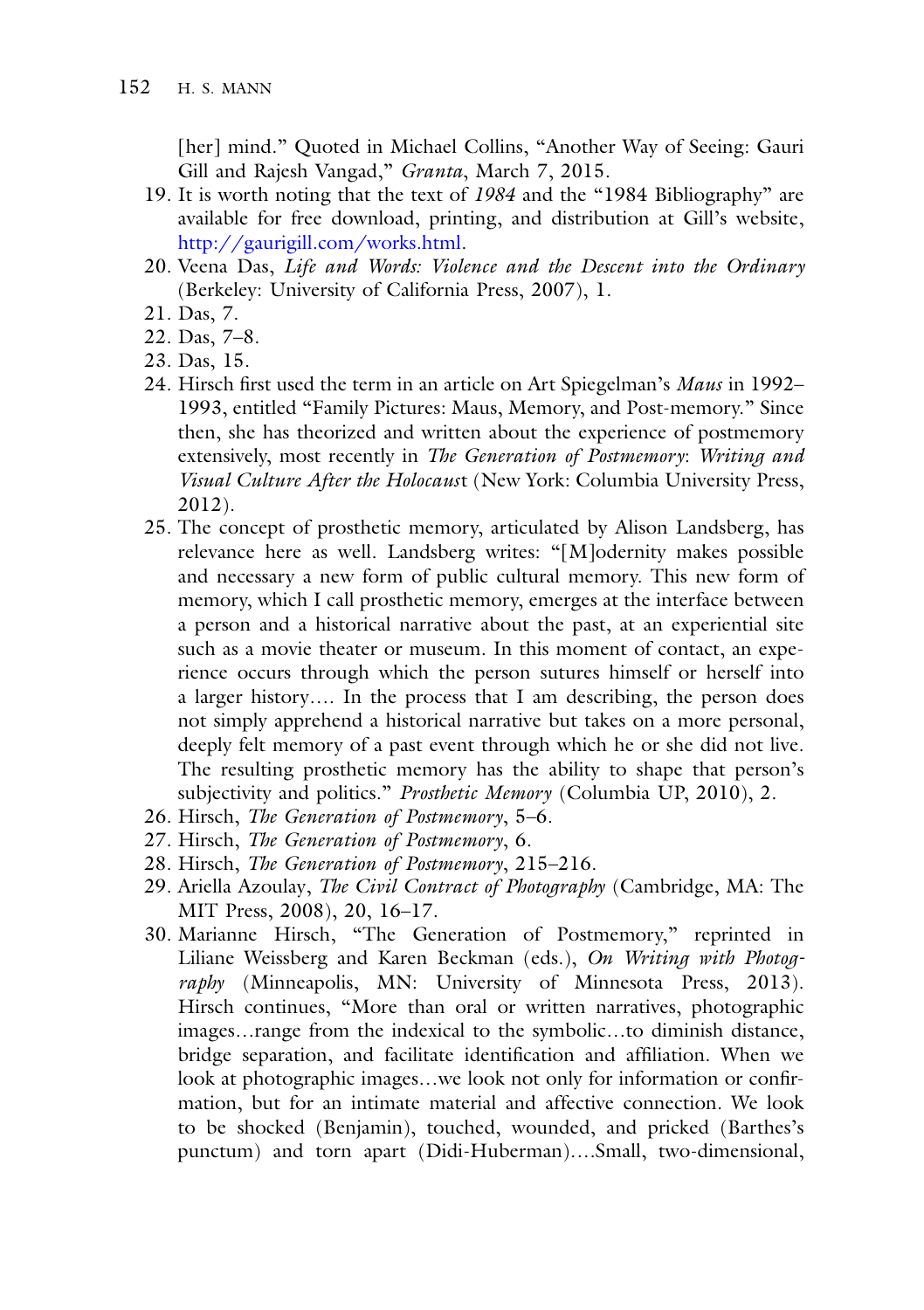delimited by their frame, photographs minimize the disaster they depict and screen their viewers from it. But in seeming to open a window to the past, and materializing the viewer's relationship to it, they also give a glimpse of its enormity and its powers. They can tell us about our own needs and desires (as readers and spectators) as they can about the past world they presumably depict," 215-216.

- 31. As with Jaspreet Singh's novel *Helium*, Gill has over the years reconstructed her original photographs into a multi-generic "archive" of the horrors of 1984. What I have written elsewhere about Singh's novel is applicable to Gill's work as well: "*Helium*…articulates the lingering trauma of the Sikhs and challenges the image of a unified, multiculturalist, secular-humanist postcolonial Indian state….*Helium* is a hybrid of fiction, survivor and relief worker testimonials, photographs, drawings, documentary, thriller, and intertextual narrative—because the horror of 1984 cannot be recounted through a single medium or genre or voice." Mann, "Our periodic table of hate," 26.
- 32. Deeksha Nath, "Violence and Resistance," *Frontline*, March 19, 2014.
- 33. ["The 1984 Anti-Sikh Pogroms Remembered,"](http://www.wienerlibrary.co.uk/Whats-On%3fitem%3d154) http://www.wienerlibrary. co.uk/Whats-On?item=154.
- 34. Das, *Life and Words: Violence and the Descent into the Ordinary*, 6.
- 35. Das, *Life and Words: Violence and the Descent into the Ordinary*, xiii–xiv.
- 36. Gill, *1984*.
- 37. Whereas the comment here is taken from an earlier version of *1984*, the most recent text is updated as follows: "For us, it was too much to fully absorb. I did not know what to do with the weight of her words." Gill, *1984*, re-released November 2019. Similarly, the detail that for a while, Nirpreet Kaur ran an NGO, Justice for Victims, is omitted from the latest version, probably because the NGO is now defunct and the hoped-for book by Kaur has not materialized.
- 38. Gill, *1984*.
- 39. Gill, *1984*.
- 40. Das, *Life and Words: Violence and the Descent into the Ordinary*, 15.
- 41. Azoulay, *The Civil Contract of Photography*, 17.
- 42. Das, *Life and Words: Violence and the Descent into the Ordinary*, 12, 141, 142.
- 43. As quoted in Gill, *1984*.
- 44. Azoulay, *The Civil Contract of Photography*, 17.
- 45. Rita Verma, "Making Meaning of 1984 in Cyperspace," 44.
- 46. It is important to note here that even though such "terrorist" organizations as the International Sikh Youth Federation, the Babbar Khalsa, and the Council of Khalistan emerged in diaspora, only a minority of the diasporic new media sites are dedicated to the Khalistan separatist movement. For details about Sikh nationalism, identity, Khalistan, and the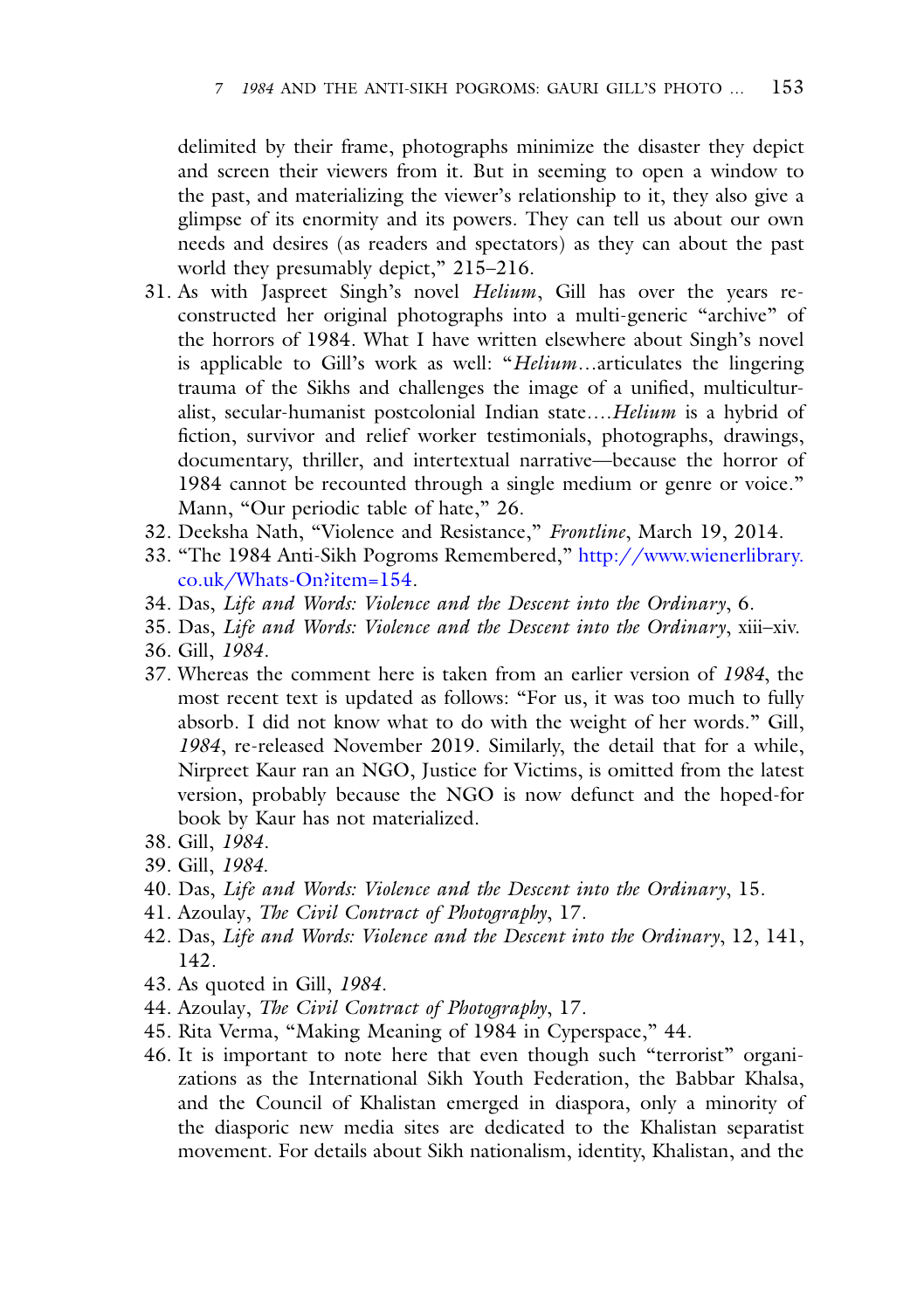post-militancy era, see, for example, Harnik Deol, *Religion and Nationalism in India: The Case of the Punjab*, London: Routledge, 2000, and Gurharpal Singh, *Ethnic Conflict in India: A Case*-*Study of Punjab* (London: Palgrave Macmillan, 2000).

- 47. Here is a brief selection of such sites: Ensaaf at <https://ensaaf.org/> and [https://data.ensaaf.org/;](https://data.ensaaf.org/) Witness84 at [http://witness84.com/site/;](http://witness84.com/site/) and Sikhs for Justice at [http://www.sikhsforjustice.org/,](http://www.sikhsforjustice.org/) among others.
- 48. Especially in post-9/11 and recently Trump-era USA, turbaned, observant Sikhs have borne the brunt of anti-Muslim sentiment at the hands of the uninformed, "ignorant" bigots, racists, racialists, ethno-nationalists, supremecists, lumpens, who equate a turban, any turban, and brown skin with Islam, whereas Eastern European or Turkish Muslims, for example, pass as "white" and therefore go unharmed. Not that any member of a collectivity should be harmed because of the violence of a few, of course, but tragically such race and religion-based discrimination and violence whether in the workplace or at home, on the streets or in schools, at airport security checkpoints or in policy decisions—has only accelerated since the 2016 presidential election. A September 2018 *Guardian* report says that the Trump presidency is to blame for a 17% spike specifically in anti-Sikh violence, with at least one-fifth of the perpetrators mentioning Trump, or a Trump policy, or a Trump campaign slogan. Lawyer, civil rights activist, and faith leader Valarie Kaur concurs, pointing out that "[t]he current surge is the most dangerous we have seen, because it is fueled by an administration that has mainstreamed profiling and bigotry in words and actions….We [Sikh-Americans] are five times more likely today to be targets of hate than before 9/11." As quoted in Andrew Gumbel, "The violence is always there."
- 49. Ensaaf, "Mission," [https://ensaaf.org/mission.](https://ensaaf.org/mission)
- 50. The Tilak Vihar Sikh survivors, in what is infamously dubbed the "Widow Colony," have had a very modest, privately maintained Shaheedi (Martyrs') Memorial for some years, in which they have housed photographs and lists of the dead and disappeared. Gauri Gill photographed some of the Colony residents and the Memorial in 2014 and included these images in her text *1984*.
- 51. The work of Ann Rigney, a memory studies scholar, who has written widely about monuments and cultural memory, about the material(ized) presence of the past in the physical environment is of relevance here.
- 52. Jaspreet Singh, "Carbon." Here is the full quote from Kofman: "Shoah! this word full of tenderness,/Now terrible,/Compels us to silence/Scha, still,/one says in Yiddish,/Shh! shh! one says in French./Shoah makes all voices stop speaking,/Open mouth screaming in anguish…this mute cry that no word/Could soothe,/that bears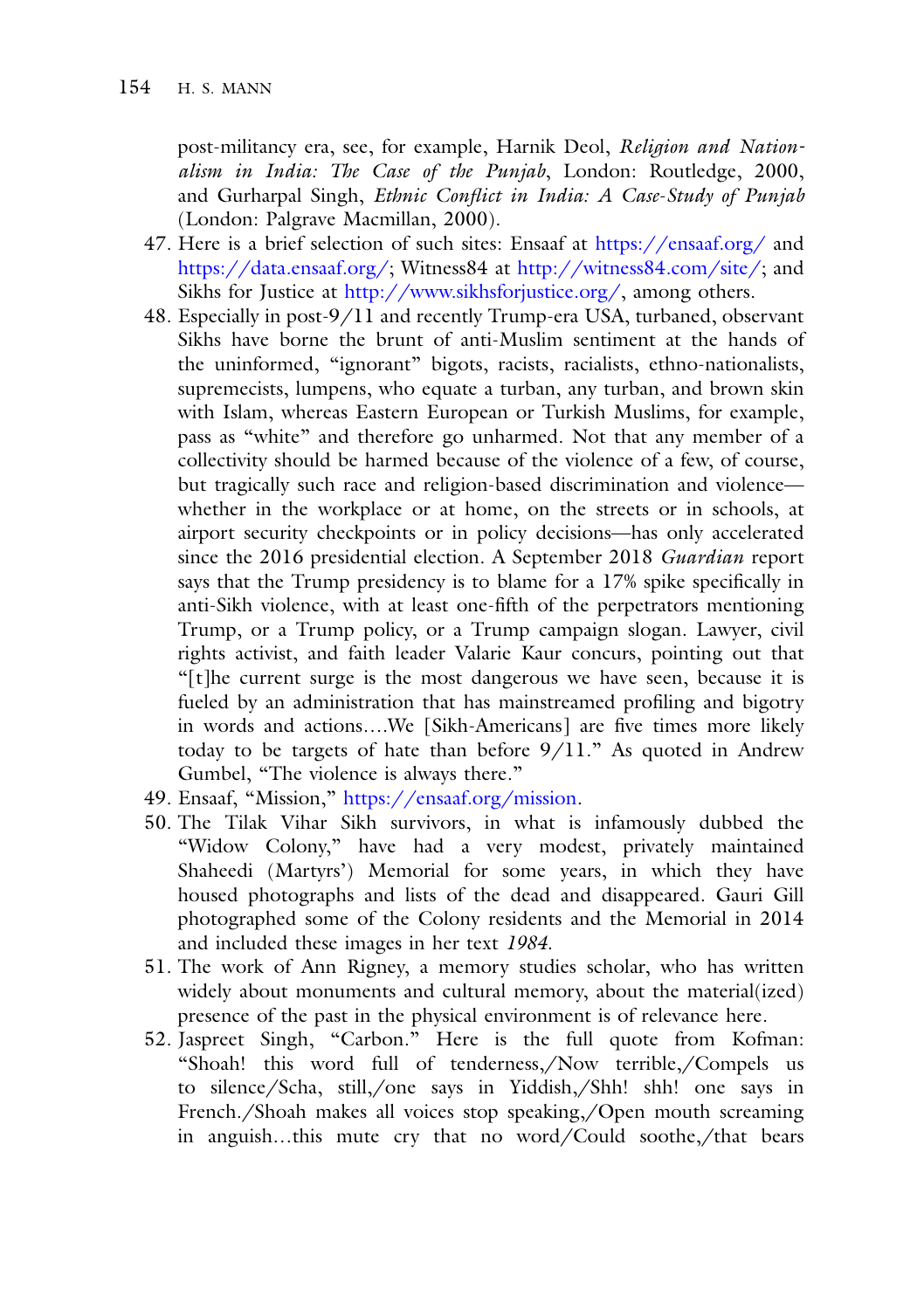witness, while suffocating,/To the unnamable, to the ignoble immensity/Of this even without precedent…/This happened…/It must be said….Dis-grace that the Nazis [or Hindu nationalists]/Believing themselves gods/In their insane will to power/Thought they had the power to grant:/Extermination…elimination without trace/Of these dregs, these lice…We will not pardon [faire grace] …for this crime,/Render it null, make it un-happened,/Nullify it in forgiveness and forgetting….So that those who died…May not be the last …/that their memory may not be murdered/Let us not forget this Event!" Sarah Kofman, *Selected Writings*, Translated by Georgia Albert (Stanford: Stanford University Press, 2007), 245–246.

- 53. Veena Das and Arthur Kleinman, "Introduction," Veena Das et al. (eds.), *Remaking a World: Violence, Social Suffering, and Recovery* (Oakland, CA: University of California Press, 2001), quoted in Das, *Life and Words*, 217.
- 54. Azoulay, *The Civil Contract of Photography*, 16–17.
- 55. Ramachandra Guha, "The Fourth Crisis of the Republic," *Hindustan Times*, January 26, 2020.
- 56. In brief, the CAA, passed by the Indian Parliament in December 2019 and marking the first time that religion has been used as a criterion for citizenship under the Indian nationality law, provides a path to legal citizenship for illegal Hindu, Sikh, Buddhist, Jain, Parsi, and Christian migrants from Pakistan, Bangladesh, and Afghanistan, but Muslims are expressly excluded from eligibility.
- 57. Guha, "The Fourth Crisis of the Republic."
- 58. Emphasis added. Guha, "The Fourth Crisis of the Republic."
- 59. The NRC, which ostensibly seeks to deport illegal migrants, demands complex legal documents as valid proofs of citizenship. Poor Muslims who have no access to such documents can be rendered stateless under these stringent requirements, whereas other religious groups in similar circumstances can then apply for expedited citizenship under the CAA.
- 60. Ramachandra Guha, "Why the CAA Is Illogical." For international coverage of the pitfalls of the CAA, see *The Economist*, "Intolerant India: Narendra Modi Stokes Division in the World's Biggest Democracy," January 23, 2020, https://www.economist.com/leaders/2020/01/23/ [narendra-modi-stokes-divisions-in-the-worlds-biggest-democracy.](https://www.economist.com/leaders/2020/01/23/narendra-modi-stokes-divisions-in-the-worlds-biggest-democracy)
- 61. Gill, *1984*.
- 62. It is important to note that Nanak was born a Hindu, and that even though Sikhism, the new religion he preached, is quite distinct from both Hinduism and Islam, it incorporates beliefs and vocabulary from both these antecedent faiths. In fact, Sikh scriptures, in their respect for all world religions and faith traditions, sometimes even label the Universal Creator "Allah," as in the verse quoted above, and include the teachings of two Sufi Muslim poets and thirteen Hindu sant (saint) poets.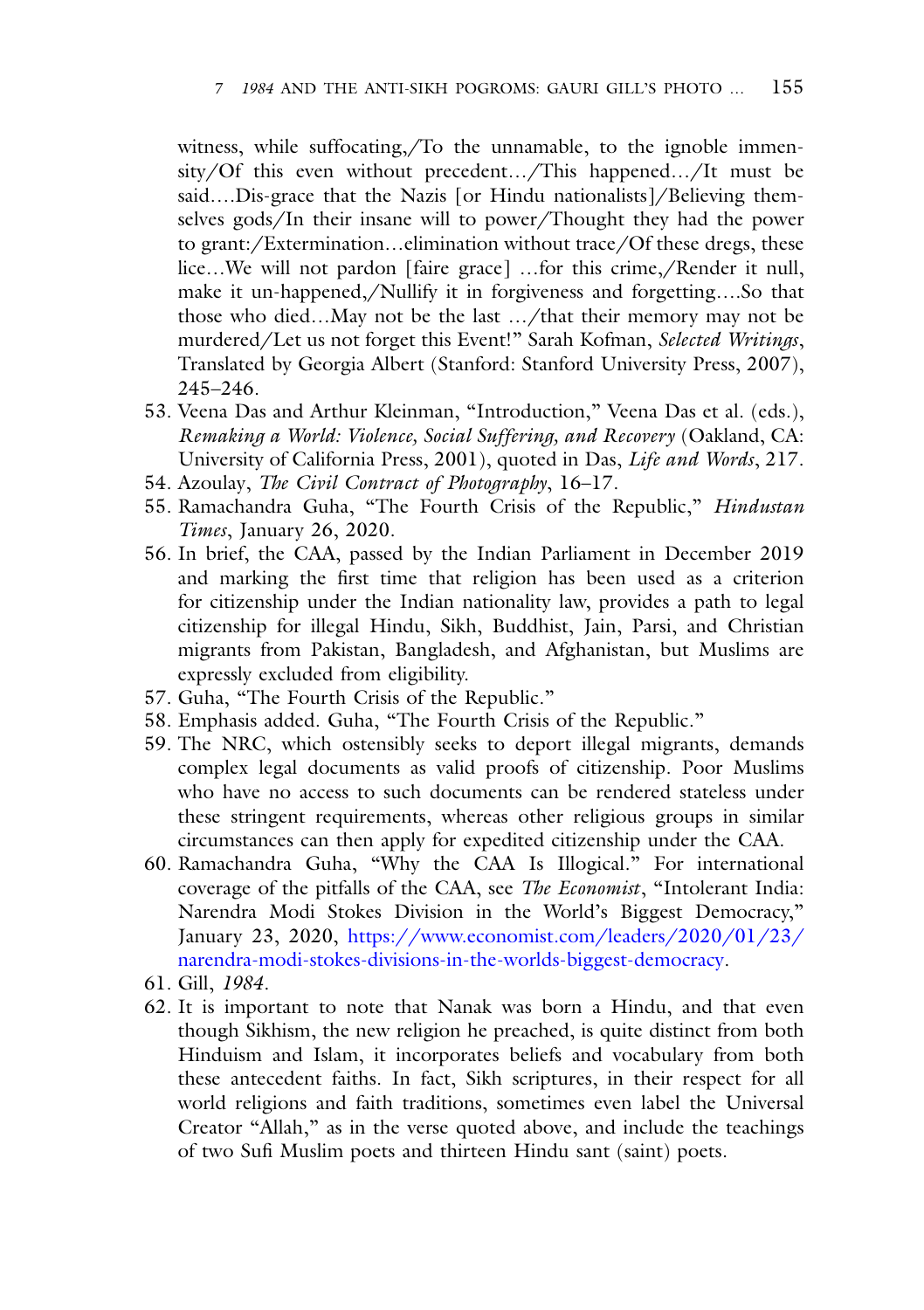- 63. For background and details of the current farmer protests, see the following India-based publications: *The Caravan, Wire, Scroll* and *The Indian Express*. Since print media and the internet is controlled and/or censored by the Central government, liberal social media sites and Instagram hashtags like Kisan Ekta Morcha and Farmbill Protests are invaluable sources of information.
- 64. "India's diminishing democracy: Narendra Modi threatens to turn India into a one-party state," *The Economist, November 28, 2020.*
- 65. Iris Kim. "Opinion," *Business Insider*, January 2, 2021, 2.
- 66. Gill herself likens the events of late 2020 to Punjab 1984 as well as *Orwell's 1984* in the latest update to the Notebooks: "Among the tragic events of recent days in India, 1984 has been invoked repeatedly in various contexts—state complicity against minorities; using violence to mobilise majoritarian populations electorally; breakdown of institutions including the police and administration; false equivalences that convert one-sided pogroms into two-sided riots; justice denied…. A world…in which the narrative is entirely subsumed and controlled by the all-powerful State and its willing henchmen, or by a dominant majority, would indeed form 1984 in the Orwellian sense" ("Jis tann lage").
- 67. Here I am borrowing from and altering the references in Edward Said's 2002 essay entitled "Punishment by Detail," *Al*-*Ahram Weekly*, August 8–14, 2002.

#### WORKS CITED

- [https://www.aljazeera.com/news/2021/2/6/indian-farmers-plan-nationwide-](https://www.aljazeera.com/news/2021/2/6/indian-farmers-plan-nationwide-3-hour-blockade-of-highways)3-hour-blockade-of-highways.
- Azoulay, Ariella. *The Civil Contract of Photography*. Cambridge, MA: The MIT Press, 2008.
- Collins, Michael. "Another Way of Seeing: Gauri Gill and Rajesh Vangad." *Granta*, March 7, 2015. [https://granta.com/another-way-of-seeing/.](https://granta.com/another-way-of-seeing/)
- Das, Veena. *Life and Words: Violence and the Descent into the Ordinary*. Berkeley: University of California Press, 2007.
- [https://www.economist.com/the-economist-explains/2021/02/05/why-are](https://www.economist.com/the-economist-explains/2021/02/05/why-are-indian-farmers-protesting)indian-farmers-protesting.
- [https://www.economist.com/briefing/2020/11/28/narendra-modi-threatens](https://www.economist.com/briefing/2020/11/28/narendra-modi-threatens-to-turn-india-into-a-one-party-state)to-turn-india-into-a-one-party-state.
- Ensaaf. "Mission." [https://ensaaf.org/mission.](https://ensaaf.org/mission)
- Ghosh, Amitav. "The Ghosts of Mrs. Gandhi." *Incendiary Circumstances: A Chronicle of the Turmoil of Our Times*. Boston, MA: Houghton Mifflin, 2005, 187–203.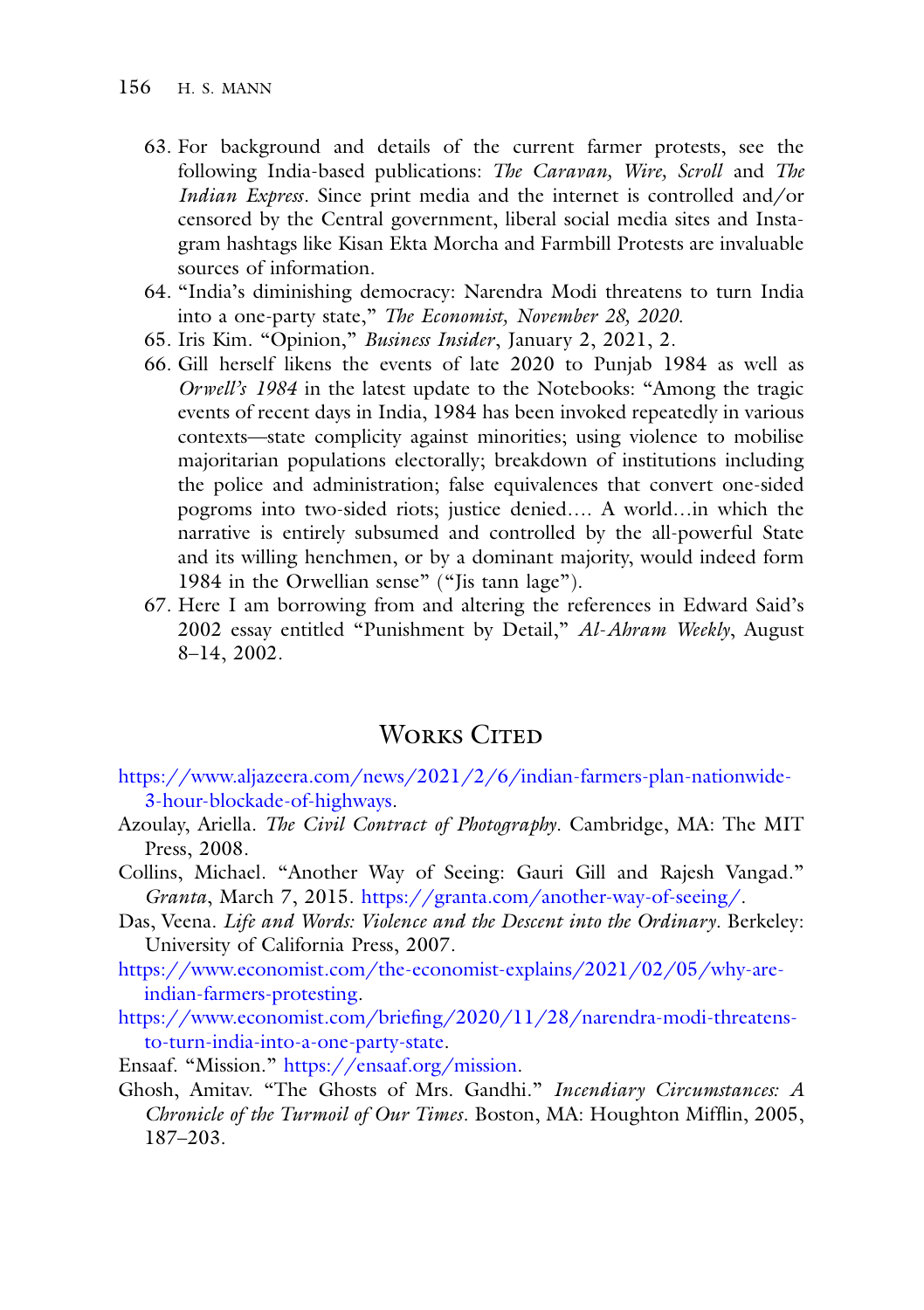- Gill, Gauri. *1984*. [http://www.gaurigill.com/works.html.](http://www.gaurigill.com/works.html)
- Gill, Gauri. "1984 Bibliography." [http://www.gaurigill.com/works.html.](http://www.gaurigill.com/works.html)
- Gill, Gauri. "*Jis Tann Lage Soee Jane*–Delhi November 1984, 30 Years Later." *Kafila*, November 1, 2014. https://kafila.online/2014/11/01/jis-tann-lage[soee-jane-delhi-november-1984-30-years-after-gauri-gill/.](https://kafila.online/2014/11/01/jis-tann-lage-soee-jane-delhi-november-1984-30-years-after-gauri-gill/)
- Guha, Ramachandra. "The Fourth Crisis of the Republic." *Hindustan Times*, January 26, 2020. [https://www.ndtv.com/opinion/modi-governments-par](https://www.ndtv.com/opinion/modi-governments-paranoia-on-full-display-courtesy-rihanna-2362800) anoia-on-full-display-courtesy-rihanna-2362800.
- Guha, Ramachandra. "Why the CAA Is Illogical, Immoral and Ill-Timed." *Hindustan Times*, January 12, 2020. https://www.hindustantimes.com/col [umns/why-the-caa-is-illogical-immoral-and-ill-timed-opinion/story-AwBFkN](https://www.hindustantimes.com/columns/why-the-caa-is-illogical-immoral-and-ill-timed-opinion/story-AwBFkNxmdQD4vPViar6iJJ.html) xmdQD4vPViar6iJJ.html.
- Gumbel, Andrew. "'The Violence Is Always There': Life as a Sikh in Trump's America." *The Guardian*, September 19, 2018. https://www.theguardian. [com/world/2018/sep/19/sikh-in-america-hate-crime-surge-trump-religion.](https://www.theguardian.com/world/2018/sep/19/sikh-in-america-hate-crime-surge-trump-religion)
- Hirsh, Marianne. "Family Pictures: Maus, Memory, and Post-memory." *Discourse* 15, no. 2 (1992–1993), 3–29. [http://www.jstor.org/stable/41389264.](http://www.jstor.org/stable/41389264)
- Hirsch, Marianne. *The Generation of Postmemory: Writing and Visual Culture After the Holocaust*. New York: Columbia University Press, 2012.
- Hirsch, Marianne. "The Generation of Postmemory." Liliane Weissberg and Karen Beckman (eds.). *On Writing with Photography*. Minneapolis, MN: University of Minnesota Press, 2013.
- Kim, Iris. "Opinion." *Business Insider*, January 2, 2021. https://www.busine [ssinsider.com/indian-farmer-strike-largest-protest-history-us-world-pay-attent](https://www.businessinsider.com/indian-farmer-strike-largest-protest-history-us-world-pay-attention-2020-12) ion-2020-12.
- Hundal, Sunny. "Why Indian Farmers' Protests Have Sikhs Fearing Violent Attacks." [https://www.opendemocracy.net/en/why-indias-farmers-protests](https://www.opendemocracy.net/en/why-indias-farmers-protests-have-sikhs-fearing-violent-attacks/)have-sikhs-fearing-violent-attacks/.
- Hundal, Sunny. "Intolerant India: Narendra Modi Stokes Division in the World's Biggest Democracy." *The Economist*, January 23, 2020. https://www.eco [nomist.com/leaders/2020/01/23/narendra-modi-stokes-divisions-in-the](https://www.economist.com/leaders/2020/01/23/narendra-modi-stokes-divisions-in-the-worlds-biggest-democracy)worlds-biggest-democracy.
- Kofman, Sarah. *Selected Writings*. Translated by Georgia Albert. Stanford: Stanford University Press, 2007.
- Landsberg, Alison. *Prosthetic Memory*. Columbia UP, 2010.
- Mann, Harveen Sachdeva. "'Our Periodic Table of Hate': The Archive of 1984 Punjab in Jaspreet Singh's *Helium*." *Sikh Formations* 14, no. 1 (2018), 26– 54. [https://doi.org/10.1080/17448727.2018.1408239.](https://doi.org/10.1080/17448727.2018.1408239)
- Nath, Deeksha. "Violence and Resistance." *Frontline*, March 19, 2014. https:// [frontline.thehindu.com/arts-and-culture/art/violence-and-resistance/articl](https://frontline.thehindu.com/arts-and-culture/art/violence-and-resistance/article5787634.ece) e5787634.ece.
- Roy, Arundhati. 2016. *The End of Imagination*. Chicago: Haymarket Books.